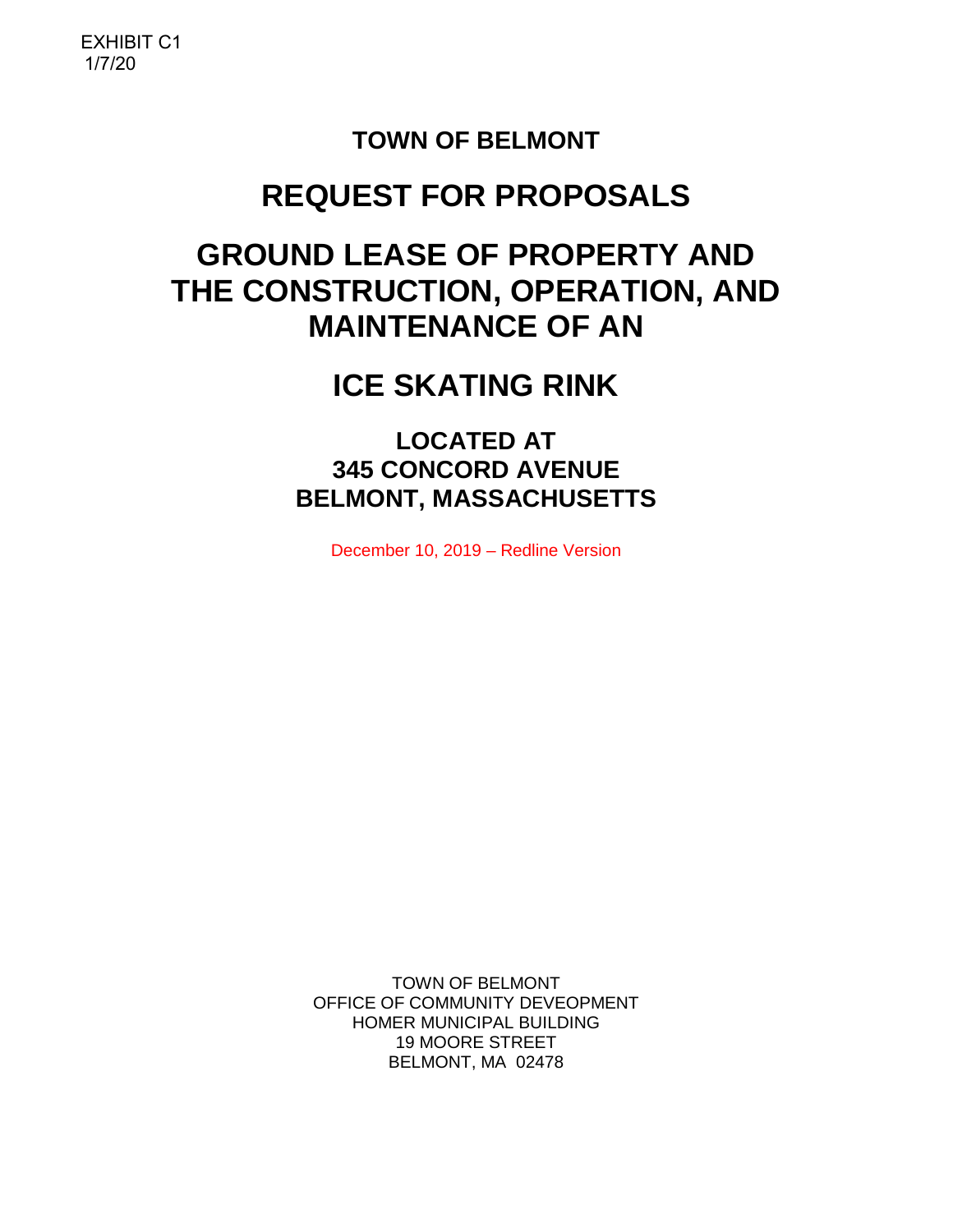#### **TOWN OF BELMONT**

#### **REQUEST FOR PROPOSALS**

#### **GROUND LEASE OF PROPERTY AND THE CONSTRUCTION, OPERATION, AND MAINTENANCE OF AN ICE SKATING RINK**

#### **LOCATED AT 345 CONCORD AVENUE BELMONT, MASSACHUSETTS**

The Town of Belmont (the "Town"), acting by and through its School Committee, is issuing this Request for Proposals (RFP) to invite proposals from qualified respondents to enter into a longterm lease of a piece of property located at 345 Concord Avenue, Belmont, MA (the "Site") and the development thereon of an ice skating rink (the "Facility") that will be owned, operated, and maintained by the selected respondent(s).

#### Qualifications-based Selection:

This project shall be awarded to the respondent deemed best qualified to construct, operate, and manage the Facility, based on the criteria and the evaluation process, described herein. Final contract terms, including scope specifications, project schedule and budget, will be negotiated with the selected firm(s).

#### Submission Deadline:

All proposals shall be submitted by Friday, March 20, 2020, at 12:00 noon (the "Proposal Due Date") at which time, they will become the property of the Town and are subject to applicable Public Record Laws. **Late proposals will not be accepted.** Postmarks will not be considered. It is the responsibility of the respondent to ensure timely delivery of proposals.

Respondents shall provide one (1) original, twenty (20) paper copies and one (1) electronic copy of the proposal package clearly marked "Town of Belmont, Ice Skating Rink Proposal". Proposals shall be delivered to:

> Jeffrey A. Wheeler, Senior Planner Office of Community Development Homer Municipal Building 19 Moore Street Belmont, MA 02478

All proposals shall comply with the requirements of this Request for Proposals (RFP) and shall be signed by the respondent with the business address and place of business.

The Town makes no representations or warranties, expressed or implied, as to the accuracy and/or completeness of the information provided in this RFP. Respondents will be expected to undertake their own review and analyses concerning physical conditions, environmental conditions, applicable zoning, required permits and approvals, reuse potentials, and other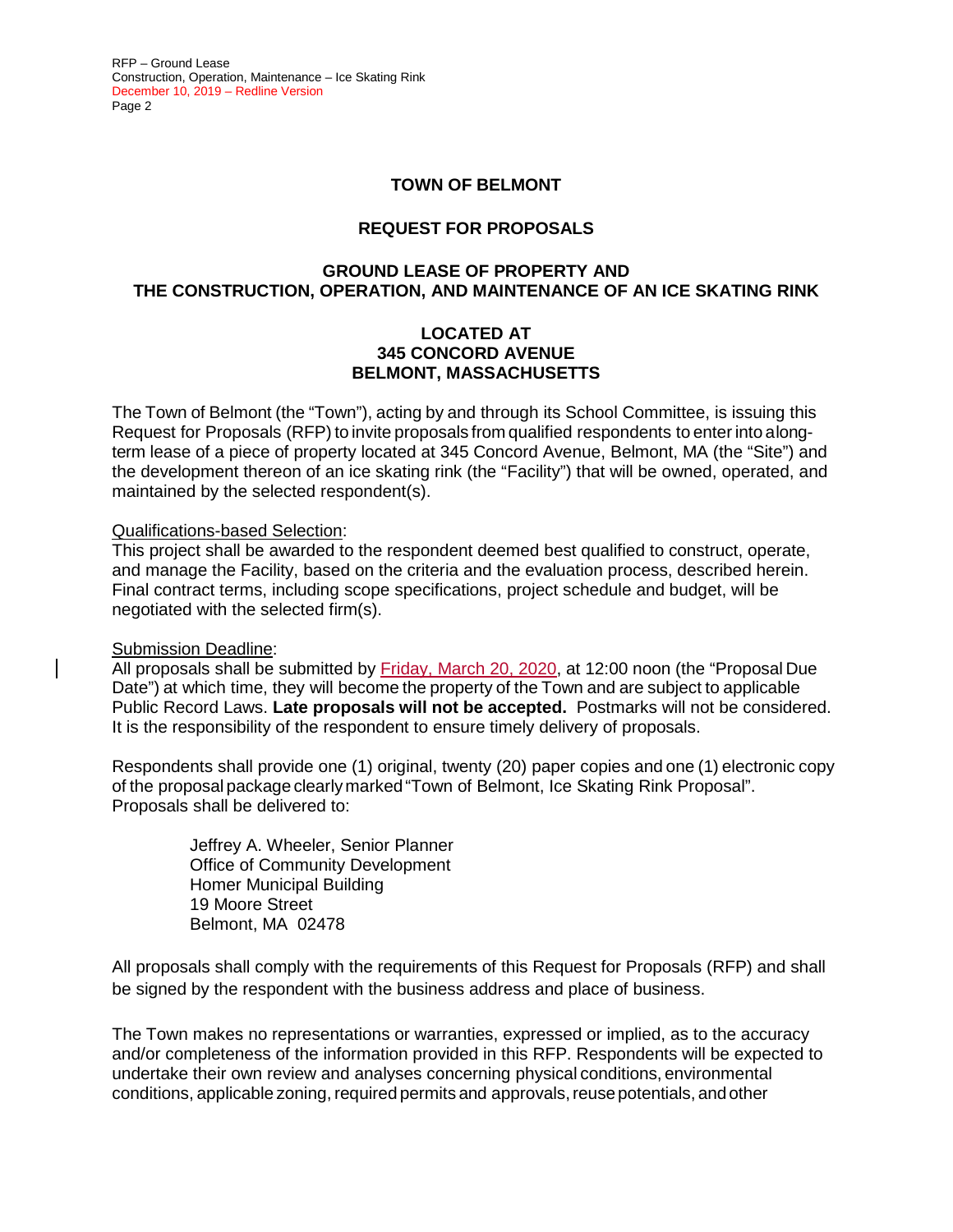development,ownershipandlegalconsiderations (including, but not limited to, any applicable public construction and/orfair wage laws).

The Town of Belmont reserves the right to reject any or all proposals and to make the award as may be determined to be in the best interests of the Town of Belmont.

#### Pre-Bid Meeting and Site Visit:

A pre-bid meeting followed by a site visit will occur in Town Hall, Conference Room 2 on Wednesday, January 29, 2020, at 10:00 am; the site walk will start at approximately 11:30 am. All Respondents are strongly encouraged to visit the Site at the arranged site walk before submitting a proposal. The text of all questions received during the pre-bid meeting and site visit that the Town determines relevant, and the answers provided, will be forwarded to all prospective firms who have requested a copy of the RFP by Friday, February 14, 2020.

The site will be delivered "as is", without any warranty or representations by the Town with regard to existing conditions.

The preparation of the RFP response shall be at the expense of the respondent. It is the sole responsibility of the respondent to fully examine this RFP's attachments and referenced documents. Questions shall be addressed in writing to Jeffrey A. Wheeler, Senior Planner, Homer Municipal Building, Office of Community Development, 19 Moore Street, Belmont, MA 02478 or emailed to [jwheeler@belmont-ma.gov](mailto:jwheeler@belmont-ma.gov) by Monday, February 3, 2020, by 4:00 pm. Answers to timely submitted questions will be in writing and the questions and answers will be shared with all those on record as having received a copy of the RFP by Friday, February 14, 2020. Contact with other Town officials regarding this RFP is prohibited.

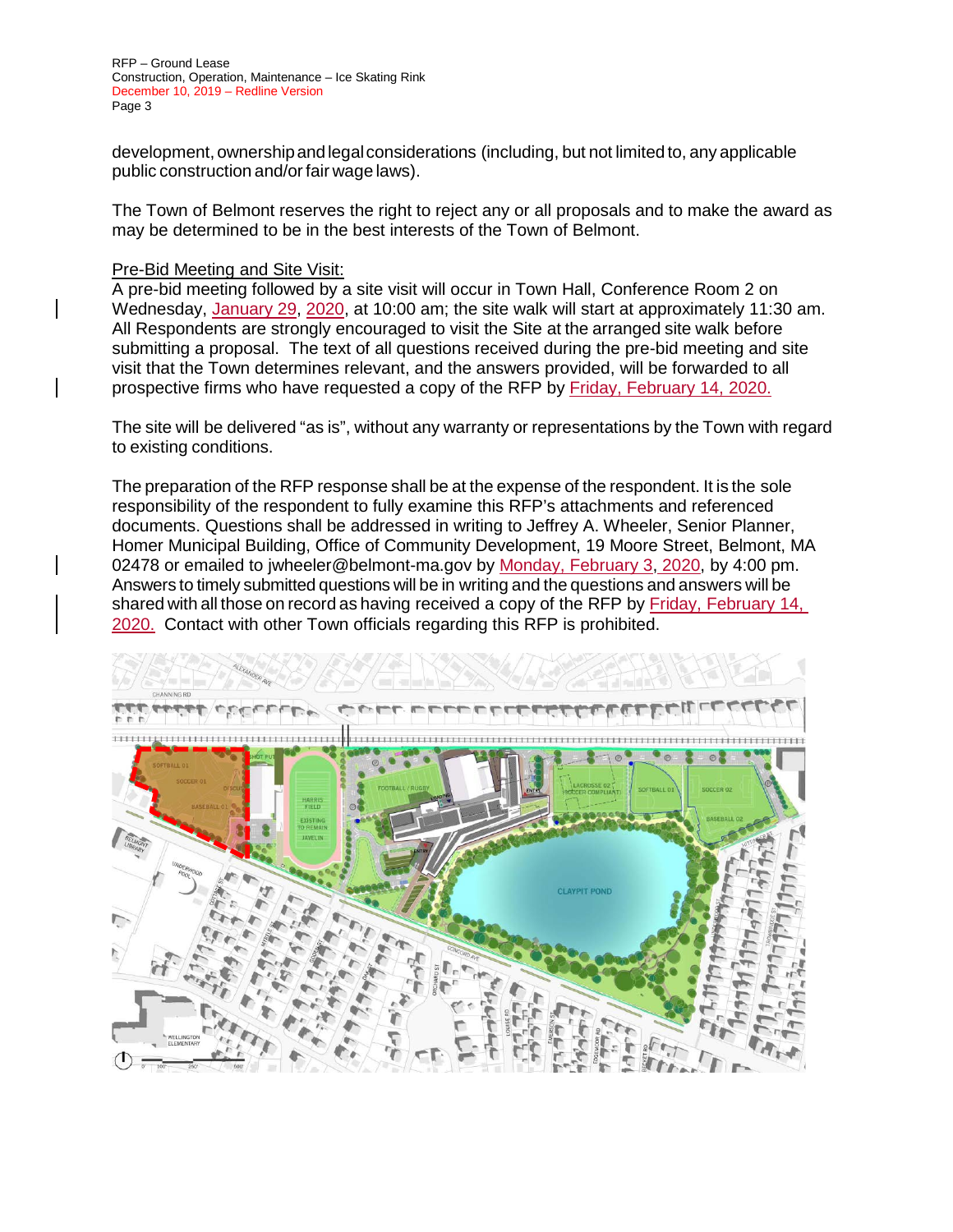#### **TOWN OF BELMONT**

#### **REQUEST FOR PROPOSALS**

#### **GROUND LEASE OF PROPERTY AND THE CONSTRUCTION, OPERATION, AND MAINTENANCE OF AN ICE SKATING RINK**

#### **ICE SKATING RINK AT 345 CONCORD AVENUE, BELMONT, MASSACHUSETTS**

#### **Table of Contents**

|     | Introduction                                                        |                                                                                                                                                                                                                     |  |  |
|-----|---------------------------------------------------------------------|---------------------------------------------------------------------------------------------------------------------------------------------------------------------------------------------------------------------|--|--|
| 1.1 | Scope of Services                                                   | $\,6$                                                                                                                                                                                                               |  |  |
| 1.2 | Town of Belmont                                                     | $\,6$                                                                                                                                                                                                               |  |  |
| 1.3 | Governance                                                          | $\,6$                                                                                                                                                                                                               |  |  |
| 1.4 | <b>Public/Private Partnership</b>                                   | $6\phantom{1}6$                                                                                                                                                                                                     |  |  |
|     | <b>Project Overview</b>                                             |                                                                                                                                                                                                                     |  |  |
| 2.1 | Site Information                                                    | 7                                                                                                                                                                                                                   |  |  |
| 2.2 | <b>Expected Site Layout</b>                                         | $\boldsymbol{7}$                                                                                                                                                                                                    |  |  |
| 2.3 | <b>Neighborhood Description</b>                                     | $\overline{7}$                                                                                                                                                                                                      |  |  |
| 2.4 | <b>Utilities</b>                                                    | $\overline{7}$                                                                                                                                                                                                      |  |  |
| 2.5 | Infrastructure                                                      | 8                                                                                                                                                                                                                   |  |  |
| 2.6 | Zoning                                                              | $\, 8$                                                                                                                                                                                                              |  |  |
| 2.7 | <b>Potential Legislative Action</b>                                 | $\boldsymbol{9}$                                                                                                                                                                                                    |  |  |
| 2.8 | <b>Anticipated Permitting Requirements</b>                          | 10                                                                                                                                                                                                                  |  |  |
|     |                                                                     |                                                                                                                                                                                                                     |  |  |
| 3.1 | Programmatic Use for the Facility                                   | 10                                                                                                                                                                                                                  |  |  |
| 3.2 | <b>Programmatic Needs of the Facility Lease Oversight Committee</b> | 12                                                                                                                                                                                                                  |  |  |
| 3.3 | <b>Construction Schedule</b>                                        | 12                                                                                                                                                                                                                  |  |  |
| 3.4 | <b>Existing Ice Skating Rink</b>                                    | 13                                                                                                                                                                                                                  |  |  |
| 3.5 | Athletic Fields, Throwing Circles, and Tennis Courts                | 13                                                                                                                                                                                                                  |  |  |
| 3.6 | Insurance                                                           | 13                                                                                                                                                                                                                  |  |  |
| 3.7 | <b>Financial Proposal and Business Terms</b>                        | 13                                                                                                                                                                                                                  |  |  |
| 3.8 | <b>Lease Oversight Committee</b>                                    | 13                                                                                                                                                                                                                  |  |  |
|     |                                                                     |                                                                                                                                                                                                                     |  |  |
|     |                                                                     | 13                                                                                                                                                                                                                  |  |  |
|     |                                                                     | 13                                                                                                                                                                                                                  |  |  |
|     |                                                                     | 15                                                                                                                                                                                                                  |  |  |
|     |                                                                     | 16                                                                                                                                                                                                                  |  |  |
| 4.5 |                                                                     | 16                                                                                                                                                                                                                  |  |  |
| 4.6 | Implementation Plan and Project Timetable                           | 17                                                                                                                                                                                                                  |  |  |
| 4.7 | Project Financing & Financial Analysis                              | 17                                                                                                                                                                                                                  |  |  |
|     | 4.1<br>4.2<br>4.3<br>4.4                                            | <b>Building Overview</b><br><b>Submission Requirements</b><br><b>Technical Proposal Submission Enclosures</b><br>The Development Team<br>The Development Concept<br>The Management Team<br><b>Preliminary Plans</b> |  |  |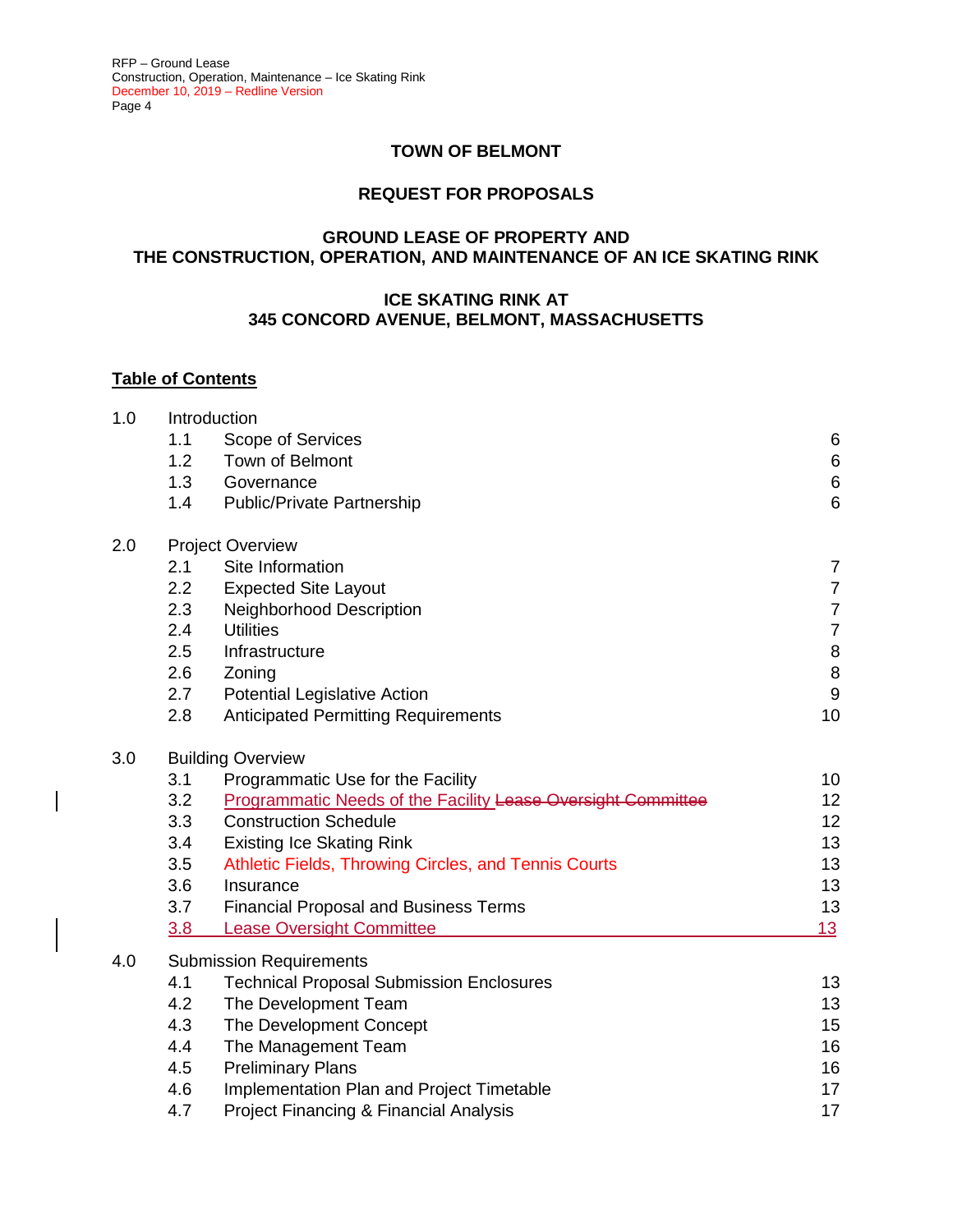|                                            | 4.8<br>4.9  | <b>Financial Qualifications</b><br><b>Required Forms</b>                      | 17<br>18 |
|--------------------------------------------|-------------|-------------------------------------------------------------------------------|----------|
|                                            | 4.10        | <b>Submission Process</b>                                                     | 18       |
| 5.0                                        |             | <b>Review and Selection Process</b>                                           |          |
|                                            | 5.1         | Pre-Bid Meeting and Site Visit                                                | 19       |
|                                            | 5.2         | Questions/Request for Additional Information/Proposal Modifications           | 19       |
|                                            | 5.3         | Interviews                                                                    | 19       |
|                                            | 5.4         | <b>RFP Dates of Note</b>                                                      | 20       |
| 6.0                                        |             | <b>Selection Criteria</b>                                                     |          |
|                                            | 6.1         | <b>Minimum Evaluation Criteria</b>                                            | 21       |
|                                            | 6.2         | <b>Comparative Evaluation Criteria</b>                                        | 22       |
| 7.0                                        |             | <b>Contract Negotiation and Payment Procedures</b>                            |          |
|                                            | 7.1         | <b>Contract Negotiation Process</b>                                           | 28       |
|                                            | 7.2         | <b>Project Budget and Payment Terms</b>                                       | 28       |
| 8.0                                        |             | Conditions, Terms, and Limitations                                            | 28       |
|                                            | Appendices: |                                                                               |          |
|                                            |             | Appendix A: Site Plan of the Site West of Harris Field (the football stadium) | 31       |
| Appendix B: Photographs of the Site        |             |                                                                               | 32       |
|                                            |             | Appendix C: Site Context/Neighborhood Map                                     | 33       |
|                                            |             | Appendix D: Dimensional Regulations                                           | 34       |
|                                            |             | <b>Appendix E: Parking Regulations</b>                                        | 35       |
|                                            |             | Appendix F: Site Access Evaluation                                            | 36       |
| Appendix G: Design and Site Plan Review    |             |                                                                               | 65       |
| Appendix H: Draft Lease                    |             |                                                                               | 68       |
| Appendix I: Disclosure Statement           |             |                                                                               | 85<br>86 |
| Appendix J: Statements of Tax Compliance   |             |                                                                               |          |
| Appendix K: Certification of Non-Collusion |             |                                                                               | 87       |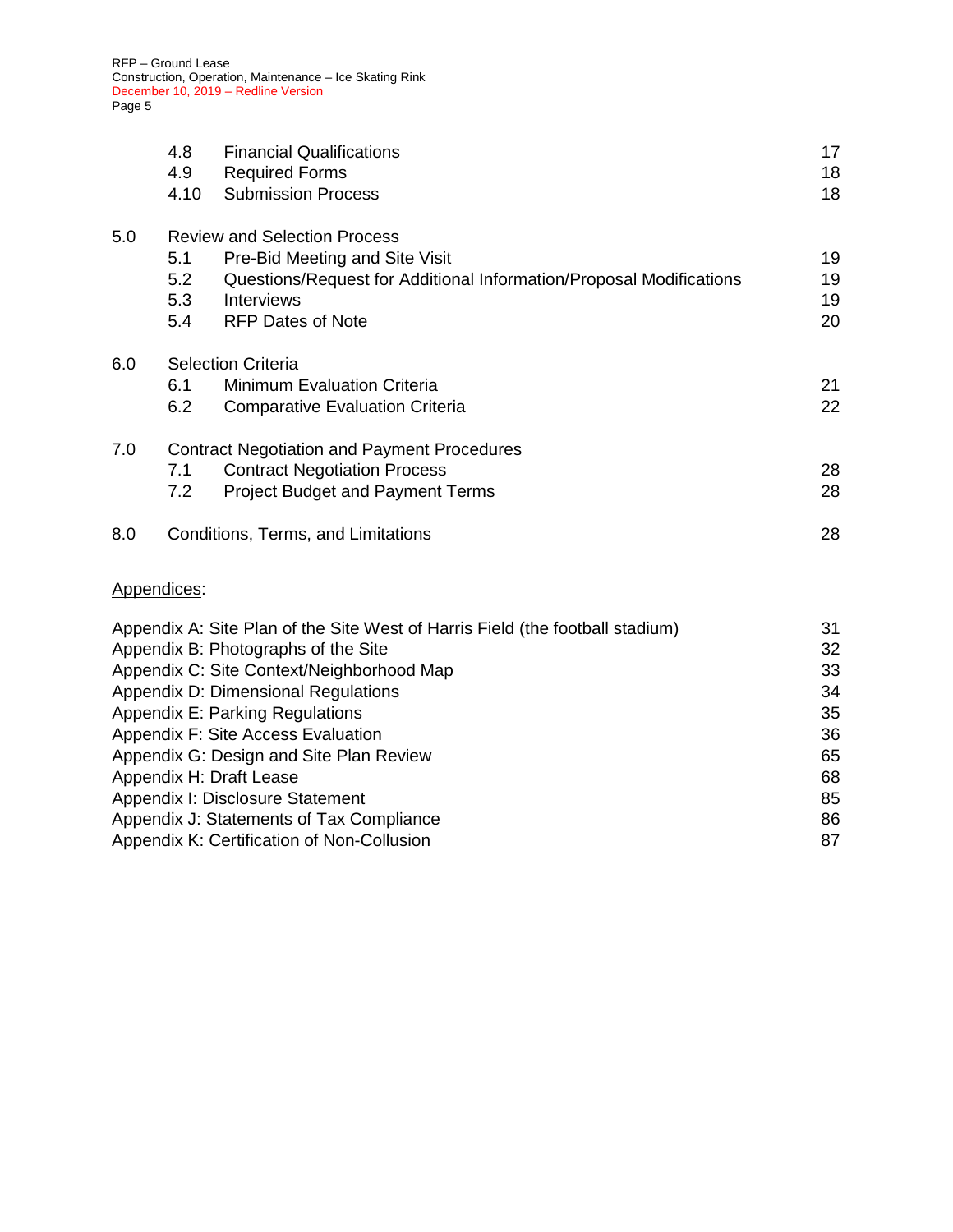#### **REQUEST FOR PROPOSALS**

#### **GROUND LEASE OF PROPERTY AND THE CONSTRUCTION, OPERATION, AND MAINTENANCE OF AN**

#### **ICE SKATING RINK AT 345 CONCORD AVENUE, BELMONT, MASSACHUSETTS**

#### **1.0 INTRODUCTION**

#### **1.1 Scope of Services**

This RFP concerns a public-private partnership between the Town of Belmont and a private entity to construct and operate a new ice skating rink ("Facility") and to provide ongoing management and maintenance services.

#### **1.2 Town of Belmont**

Belmont is an inner-ring, suburban community located in the heart of the Greater Boston Metropolitan Area. Known to long-time residents as "The Town of Homes", Belmont is a primarily residential community located in close proximity to the region's economic centers. A part of Middlesex County, Belmont is situated on Cambridge's western border and is approximately eight (8) miles from downtown Boston. The Town also borders Watertown, Waltham, Lexington, and Arlington.

#### **1.3 Governance**

The Belmont School Committee is an unpaid six (6) -member board elected to three (3) year terms at Belmont's annual Town Election. Terms overlap so two (2) members are elected per year. By state law, the School Committee is the policy setting entity for the public schools. It also appoints the Superintendent, approves several other key positions, approves the budget, and negotiates with school unions.

The Town of Belmont is governed by a Select Board ("Board") and Town Meeting. The Board is an elected three (3) member body who is responsible for the oversight of Belmont's Town Government. The Board appoints a Town Administrator to run day-to-day operations and assist with long-term projects. The Board works with their Administrator, and other elected Boards to develop the Town Budget, prepare the Town Meeting Warrant, and perform the many other tasks that are necessary to keep the Town running smoothly.

Town Meeting makes all of the decisions about the Town's budgets and local Bylaws. Belmont's government is a Representative Town Meeting, which means that only Town Meeting Members can vote at Town Meeting, unlike the Open Town Meeting form of government. The Town is divided into eight (8) precincts with the residents within each precinct voting for Town Meeting Members to represent them.

#### **1.4 Public/Private Partnership**

A public-private partnership involves a collaboration between a government agency and a private-sector company that can be used to finance, build, and operate projects, such as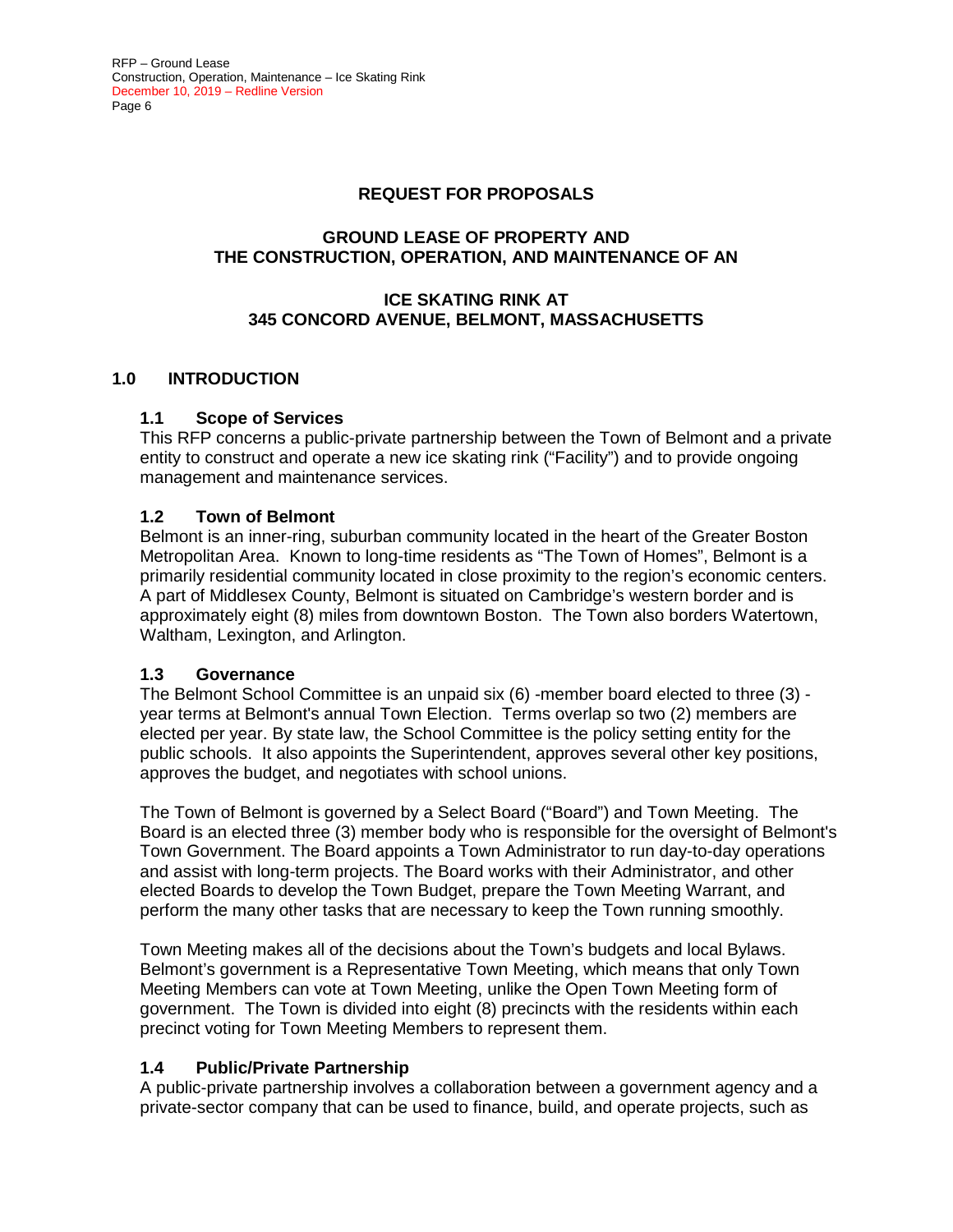public transportation networks, parks, and convention centers. Financing a project through a public-private partnership can allow a project to be completed sooner or make it a possibility in the first place.

# **2.0 PROJECT OVERVIEW**

#### **2.1 Site Information**

The Site for the Facility will be Belmont School Department property along the north side of Concord Avenue, bounded by Harris Field (the football stadium) to the east, commercial properties to the west, and the Massachusetts Bay Transportation Authority (MBTA) commuter rail right-of-way to the north. A plan of the site west of Harris Field is attached as Appendix A. The Site currently contains the Viglirolo Ice Skating Rink (the existing ice skating rink to be replaced by the Facility) and athletic fields that serve the high school. Access to the site is currently provided by a long driveway that runs parallel to and along the north side of Concord Avenue. Parking for approximately 25-30 vehicles is provided along the driveway. Pedestrian access to the site is provided by sidewalks along Concord Avenue and walkways that connect the fields and ice rink with the high school. The existing ice skating rink currently serves Belmont High School and is open to residents for recreational purposes during the winter months. The existing athletic fields are used by Belmont High School's junior varsity athletic teams. Photographs of the site are attached as Appendix B.

# **2.2 Expected Site Layout**

In addition to the Facility, three (3) regulation, Junior Varsity, grass, athletic fields (baseball, softball, and soccer), two (2) throwing circles (shot put and discus), five (5) contiguous, regulation tennis courts, and 110 parking spaces (90 for student use and 20 for daytime use of the Facility) will be located on the Site. The fields, tennis courts, and parking lot will be constructed by the Town as a separate project. The Facility will be a maximum of 1-1/2 sheets of ice to minimize building lot coverage and will be sited so as to accommodate all of these programmatic needs. It is acceptable for the fields to overlap in order to fit them on site and to orient them to take into consideration the sun and other natural elements. Belmont sports teams are members of the Middlesex League and as such these fields and courts shall be sufficient for both home and tournament games.

#### **2.3. Neighborhood Description**

The Site is bound by a single-family residential district to the south, the new middle and high school to the east, a commercial district to the west, and the MBTA commuter rail right-ofway to the north, with single-family district located on the other side of the right-of-way. The residential district is a very active neighborhood who have been significantly involved in the development and construction of the middle and high school project. See Appendix C for the site context/neighborhood map.

#### **2.4 Utilities**

It is anticipated that the Facility will be connected to the Town water, sewer, and electric utilities. The selected respondent will be responsible for determining whether or not the utilities adequately service the Facility on the Site. If necessary, the selected respondent will be responsible for upgrading the utilities.

The Town Meeting adopted a non-binding Climate Action Resolution on November 16,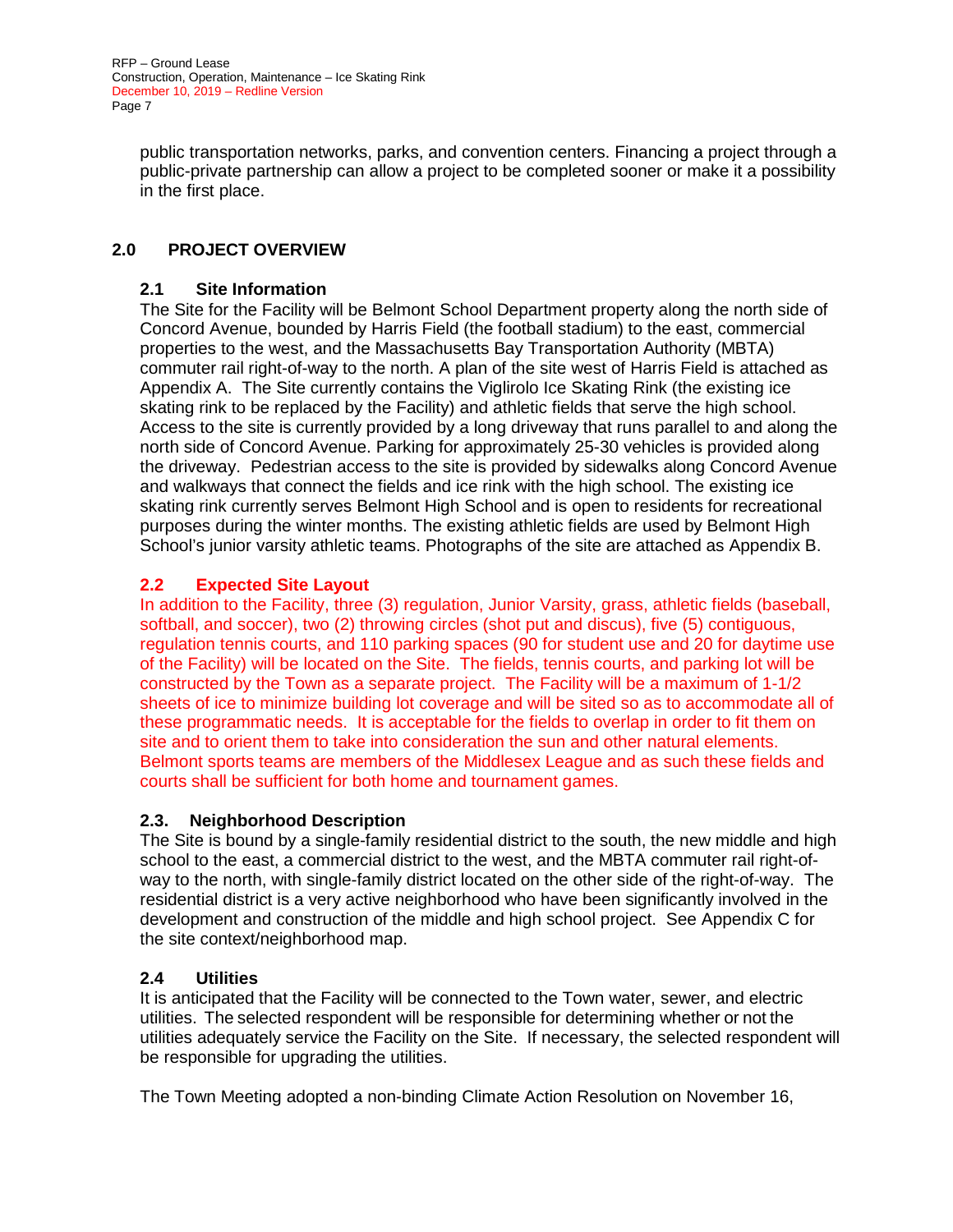2009, with the goal of reducing the community's carbon dioxide emissions 80% by 2050 based on 2007 emissions. The objectives of the Resolution include: 1) reduce carbon emissions to as close to zero as possible by pursuing zero net energy construction of capital assets; 2) promote efficiency for institutions; and 3) explore implementing renewable energy use. As a result of these objects, the Town prefers a Facility that is zero net energy. Construction methods and equipment used to achieve zero net energy in this Facility include:

- a well-insulated and airtight building envelope and roof system;
- waste heat recovery system for space heating, snowmelt, and the water to be used for ice resurfacing;
- computerized building energy management system to optimize both indoor air quality as well as the functioning of the cooling and other systems;
- correct sizing of heating and ventilation systems;
- highly efficient lighting and plumbing fixtures;
- building orientation for solar readiness and passive solar heating;
- installation of solar panels;
- all equipment with highest and best energy efficiency ratings;
- plantings and overhangs designed for summer and solar shading;
- electrification of all systems to the maximum extent feasible; and,
- avoid using systems that are powered by fossil fuels (e.g. natural gas) to the maximum extent feasible.

#### **2.5 Infrastructure**

The selected respondent shall be responsible for the maintenance of the sidewalks and landscaping (lawn, bushes, and site furnishings) surrounding the Facility. Additionally, the selected respondent shall be responsible for removal of trash generated by operation of the Facility. Once selected, a site plan will be prepared to delineate the area of responsibility for the selected respondent and that of the Town. Plowing of and snow removal for the parking lot shall be the responsibility of the Town.

# **2.6 Zoning**

The following description of provisions of the Town of Belmont Zoning By-Law (Zoning By-Law) is for informational purposes only. It should not be relied upon without independent verification by any respondent.

• **Use**: The site is located in a General Residence Zoning District (GR), which currently does not allow the proposed use – a private entity constructing, operating, and maintaining an ice skating rink with specified hours reserved for the Town. Therefore, in order to proceed with this project, the Town's Zoning By-Law will have to be amended. The Planning Board will bring a Zoning By-Law amendment before a Special Town Meeting on June 1, 2020, to allow the proposed private/public partnership ice skating rink.

Additionally, Design and Site Plan Review is required to determine the required number of parking spaces and because of the size of the Facility (§7.3.2 of the Zoning By-Law).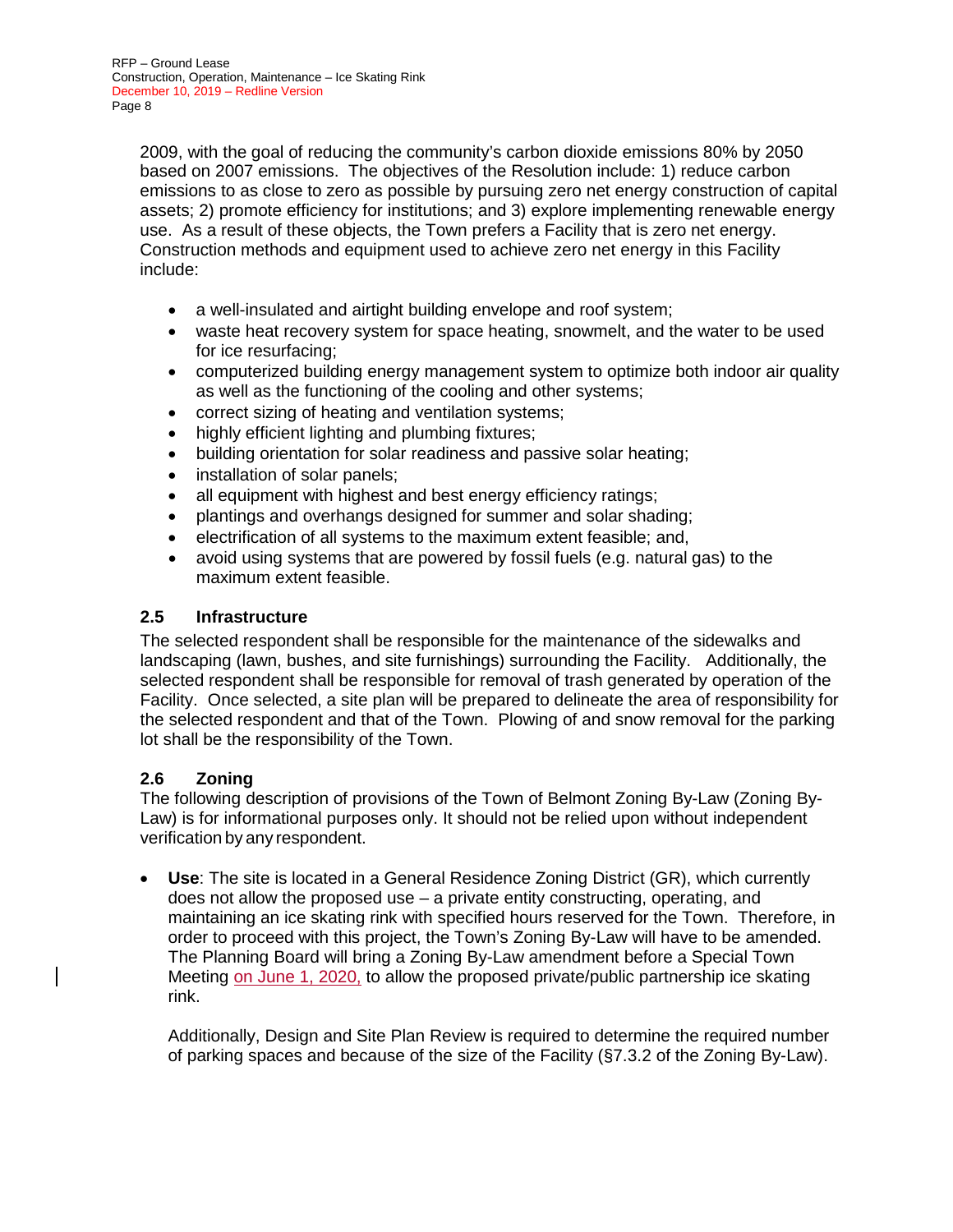• **Dimensional Regulations** (§4.2 of the Zoning By-Law - Appendix D) Complying with the dimensional regulations will be based on the entire middle and high school site. Additional zoning by-law amendments to the dimensional regulations may be considered by the Town depending on the selected proposal.

| Maximum Lot Coverage                 | 30%       |
|--------------------------------------|-----------|
| Minimum Open Space                   | 40%       |
| Minimum Front Setback                | 20        |
| Minimum Side Setback                 | 10        |
| Minimum Rear Setback                 | 20        |
| Maximum Building Height - Feet<br>33 |           |
| Maximum Building Height - Stories    | $2 - 1/2$ |

• **Parking** (Appendix E): The off-street parking requirements do not provide a required number of parking spaces for the Facility. The adequacy of the amount of proposed parking will need to be justified under the Planning Board Design and Site Plan Review process (§5.1.1 and §5.1.2 of the Zoning By-Law).

The new Belmont Middle and High School was permitted to have 400 parking spaces on the entire middle and high school campus. Of these 400 parking spaces, a minimum of 90 parking spaces are to be located west of Harris Field (the football stadium) and will be set aside for student use only when school is in session. After school hours, these parking spaces will be open to students and those utilizing the other Town facilities within the area (i.e., pool, football stadium, and library). In addition to the 90 student parking spaces, an additional twenty (20) spaces may be needed to accommodate the daytime usage of the Facility, for a total of 110 parking spaces. The need for parking at the Facility will need to be validated by the selected respondent during the Planning Board's Design and Site Plan Review process.

• **Traffic and Roadway Improvements:** Traffic impacts related to the Facility will be considered under the review of the Planning Board Design and Site Plan Review process. Projects determined to have a negative impact on traffic and/or the level of service of intersections may be required to make improvements to mitigate such impacts.

The Town conducted a Site Access Evaluation over the summer of 2019 to determine the appropriate place to locate a curb cut onto the Site. (See Appendix F for further information) The study was conducted by the BSC Group and determined that there are three (3) options for access/egress: option 1 – opposite Cottage Street; option 2 – east of Cottage Street; and option 3 – west of Cottage Street. Option 1 was the only option that did not require any additional roadway work since an opening already exists in the median. If a proposal incorporates either option 2 or 3, the Town may require additional roadwork (e.g., opening the median) at the expense of the selected respondent in order to avoid creating a traffic configuration that necessitates u-turns on Concord Avenue.

#### **2.7 Potential Legislative Action**

In the event that state law changes regarding the leasing of public property, this project may need legislative approval.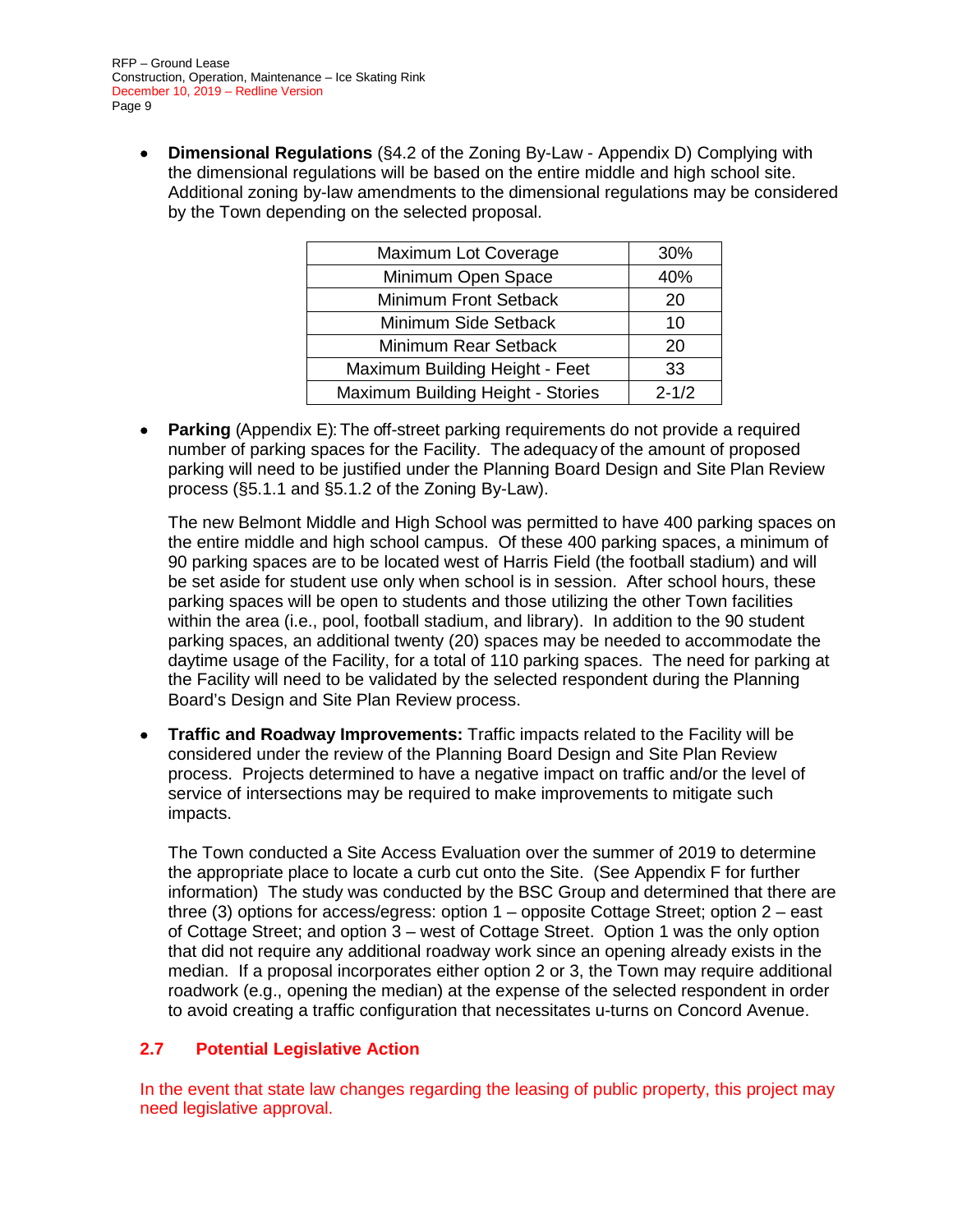#### **2.8 Anticipated Permitting Requirements**

The following summary of permits that may be required for the Facility is for informational purposes only and not intended to represent an exhaustive list of all the possible required permits. It should not be relied upon without independent verification by any respondent.

• **Design and Site Plan Review** (§7.3.2 of Zoning By-Law): Design and Site Plan Review fromthe Planning Board will be required for the construction of 2,500 or more square feet of gross floor area and creation of more the six (6) parking spaces. (Appendix G)

There are no wetlands or other known environmental conditions that require additional permitting or could impact the development

Given that active railroad tracks run parallel to the rear property line, coordination and permitting through the Massachusetts Bay Transportation Authority (MBTA) may be required for this project depending on the final location of the Facility.

#### • **Additional Required Permits:**

- Compliance with the Storrmwater Management and Erosion Control Bylaw (§60-325 of the General Bylaws)
- $\triangleright$  Building and other construction related permits
- $\triangleright$  Street Opening Permit issued by the Department of Public Works

#### **3.0 BUILDING OVERVIEW**

#### **3.1 Programmatic Use for the Facility**

Respondents are encouraged to consider the Town's preferences, needs, and desires with respect to designing, constructing, operating, and maintaining the Facility.

The Town currently utilizes the existing ice skating rink for the following programs and expects that these will be available to the Town when the new Facility opens.

- a. High School Hockey Teams:
	- a. Boys and girls Junior Varsity
	- b. Boys and girls Varsity
- b. Youth Hockey
- c. General Public:
	- a. Free skate
	- b. Learn to skate
	- c. Adult leagues
	- d. SPORT lessons/training for participants with special needs.

#### 3.1a High School Programs

The high school hockey season runs for 15 weeks from the first Monday after Thanksgiving through the third Monday in March. The hockey teams require four (4) consecutive hours per day Monday through Saturday six (6) days per week for a total of 24 hours per week (a total of 360 hours per season). The weekday hours will begin 30 minutes after the end of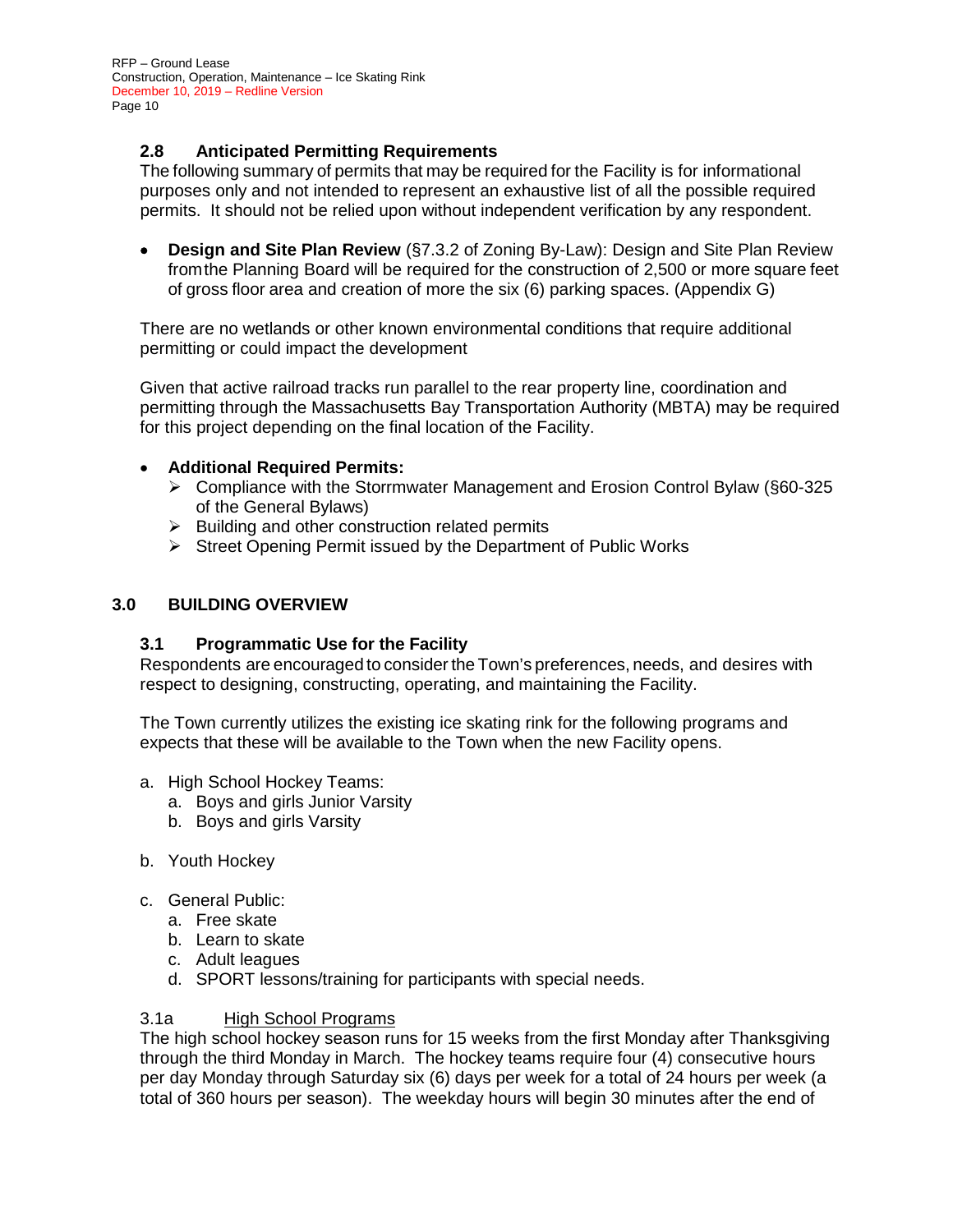the regular school day, approximately 3:00 pm to 7:00 pm. For games, the hockey teams require two (2) consecutive two (2) hour time blocks beginning at 5:00 pm and 7:00 pm on the week days and 1:00 pm and 3:00 pm on the weekends. The Town expects that ice time will be allotted at no cost to the School District or the Town of Belmont.

In order to accommodate the hockey program within the Facility, it will need to contain a minimum of four (4) locker rooms with 35 lockers for the Junior Varsity and Varsity girls' teams in two (2) rooms and 45 lockers for the Junior Varsity and Varsity boys' teams. Visiting team boys and girls locker rooms will also be needed so that double headers can be played. Both home and visiting locker rooms should include coaches' offices, showers and storage cabinets. The Facility must also include a referee locker room (with showers and bathrooms), athletic training room (including ice machine and exam table), and wet area. To ensure that spectators can be accommodated in the Facility, it should contain at least 300 spectator seats, public restrooms, and provide skate rental, food concession and other amenities, as appropriate for a high-quality skating facility.

Given the Facility's proximity to athletic fields, the Town expects that the locker rooms and associated spaces will also be able to be used by fall and spring sports (currently, fallfootball, field hockey, boys and girls soccer; and spring: boys and girls outdoor track, boys and girls lacrosse and boys and girls rugby). Two locker rooms, one for the home team and one for the away team, should be able to accommodate 75 players and have direct access from the outside. Restrooms should be accessible directly from the outside of the rink as well during fall and spring seasons.

#### 3.1b Youth Hockey

Belmont Youth Hockey is a very active local program. Youth Hockey programs should be allocated ice time at a minimum based on its current schedule. Additionally, programming ice time for the Facility should ensure that the hours and times allotted meet the growing needs of this program.

#### 3.1c Public Programs

The Recreation Department should be listed as a priority user and be enabled to book the Facility for programs and events at a reduced rate. Free skate including general skating, stick & puck, and figure skating, should be offered at convenient times during the week and on weekends such as in the afternoons prior to high school practice. Learn to skate programs should be offered at times convenient to the general public as well and charged fees that are consistent with other public rinks in the area. Adult leagues should be offered at similar times as those offered at other public rinks. The Belmont/Watertown SPORT (Special Programs Organized for Recreation Time) program (a year-round program that provides activities for individuals with special needs) should be able to conduct skating lessons/training for 1 hour per week for 14 weeks at no charge to the program. Finally, the Town, School, and Community Organizations should be allowed to hold fundraising events at the Facility at a reduced rate.

#### **3.2 Programmatic Needs of the Facility**

In order to accommodate the high school hockey program within the Facility, it will need to contain a minimum of four (4) locker rooms with two (2) locker rooms containing 35 lockers for the Junior Varsity and Varsity girls' teams and the other two (2) locker rooms containing 45 lockers for the Junior Varsity and Varsity boys' teams. Visiting team boys and girls locker rooms will also be needed so that double headers can be played. Both home and visiting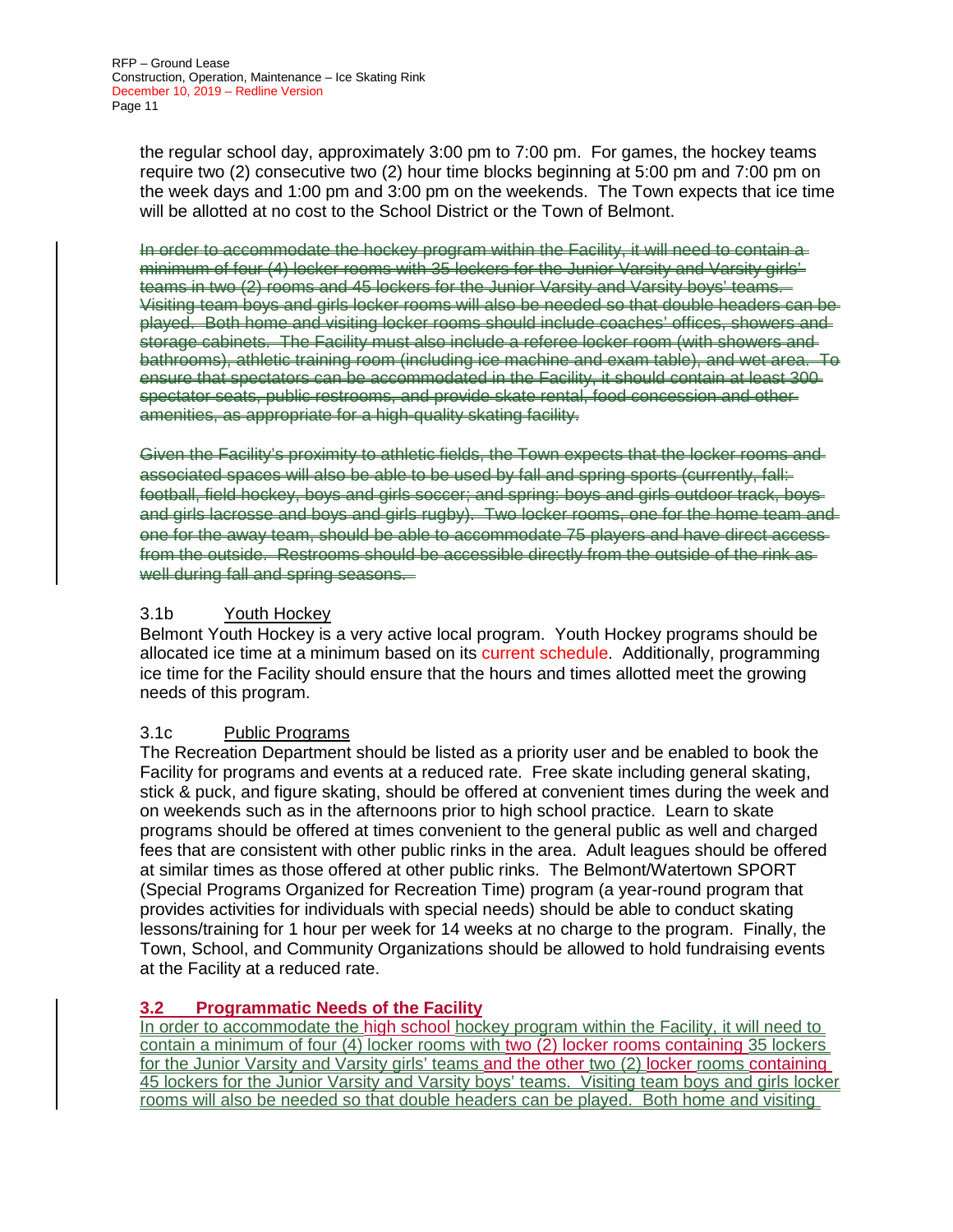locker rooms should include coaches' offices, showers and storage cabinets. The Facility must also include a referee locker room (with showers and bathrooms), athletic training room (including ice machine and exam table), and wet area. To ensure that spectators can be accommodated in the Facility, it should contain at least 300 spectator seats, public restrooms, and provide skate rental, food concession and other amenities, as appropriate for a high-quality skating facility.

Additionally, gGiven the Facility's proximity to other athletic facilities (fields, throwing circles, tennis courts) the Town expects that the locker rooms and associated spaces will also be able to be used by fall and spring sports (currently, fall: football, field hockey, boys and girls soccer; and spring: boys and girls outdoor track, boys and girls lacrosse and boys and girls rugby). Two of the hockey locker rooms, one for the home team and one for the away team, should be able to accommodate fall and spring teams ( 75 players) and have direct access from the outside. Restrooms should also be accessible directly from the outside of the rink as well during fall and spring seasons.

In order to ensure that the Facility meets the programmatic needs of the Town, respondents should specify the following in their proposal:

- Anticipated size of the proposed Facility, anticipated amenities, parking requirements and any other site requirements;
- Proposed programming, including hours of operation;
- Proposed hours available for use by Town residents and youth hockey and figure skating programs and adult hockey leagues and other local organizations
- Proposed rates for the various types of users;
- Key design elements, including without limitation integration of the Facility with surrounding neighborhood;
- Key sustainability features including without limitation energy efficiency, LEED certification or considerations, that would be incorporated into the design of the Facility; and,
- How the quality of the Facility's operation might be characterized in terms of the finish level of various spaces, the specification of mechanical systems, air temperature, ice temperature, ice thickness, and humidity levels.

When evaluating proposals, the Town reserves the right to prioritize its programmatic needs as it deems necessary in order to maximize the value gained through this RFP process.

It is understood that the hours of operation for the Facility may be expanded to the whole calendar year to be a year-round operation. Ultimately, the hours of operation will be negotiated with the selected respondent.

#### *3.2* **Lease Oversight Committee**

The Lease Oversight Committee is a post construction committee that will be established by the Town and will meet periodically, at a minimum annually, to make sure that the terms of the Lease are being fulfilled by the selected respondent. Additionally, the Lease Oversight Committee will review the programmatic needs of the high school and the Town and will work with the selected respondent to recommend lease amendments as necessary. The Lease Oversight Committee will be appointed by the School Committee and will consist of nine (9) members as listed, or their designee: one(1) from the School Committee, one (1)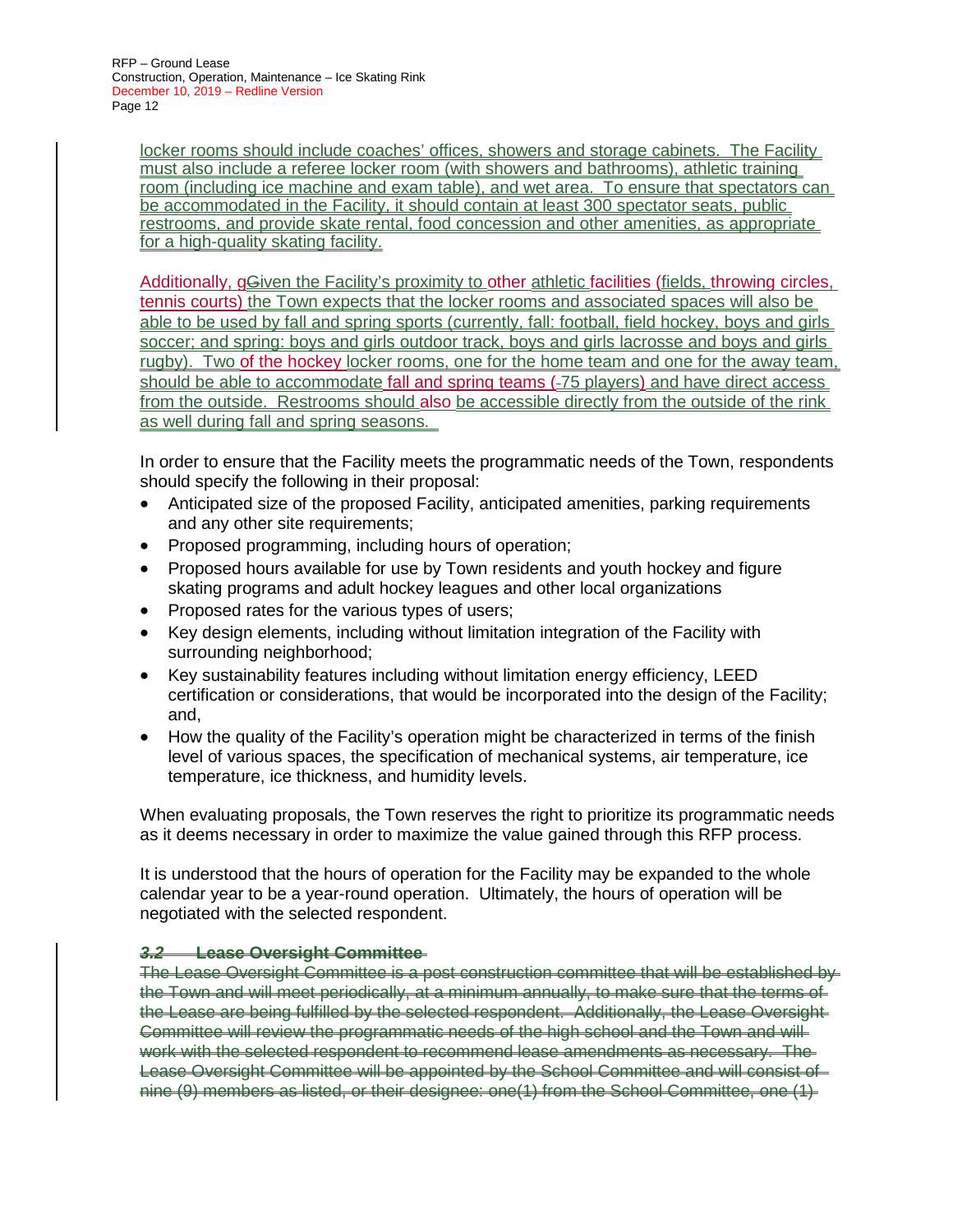Select Board member, one (1) from the Permanent Building Committee, one (1) from the Recreation Commission, one (1) direct residential abutter, one (1) person representing the Belmont recreational hockey community, one (1) resident with a real estate development/project financing background, and the Town Administrator, and School Superintendent. The Town Administrator and their office will be the primary point of contact for the Town.

# **3.3 Construction Schedule**

The Town expects that the selected respondent(s) will, upon execution of a long-term ground Lease, the draft of which is available in Appendix H (Lease), undertake and complete predevelopment activities and start construction within the time periods and in accordance with the terms and conditions set forth in the Lease.

Before a Lease can be negotiated and signed, Town Meeting has to approve the lease of the land and adopt the Zoning By-Law amendment. Town Meeting will be held on Wednesday, June 1, 2020. Once Town Meeting has completed its business, the Lease can be negotiated and signed. The selected respondent will then meet with the Lease Oversight Committee to finalize a construction schedule. After the Lease is signed, the selected respondent will be able to apply for Design and Site Plan Review (DSPR) from the Planning Board (see Appendix G). The DSPR process can take approximately 6-9 months depending on the public input and the ability of the selected respondent to respond to the Planning Board and public. Once the DSPR process is complete, the selected respondent can apply for a building permit and other necessary permits as outlined in Section 2.6 of this RFP. Furthermore, before a permit can be issued, the selected respondent must conducted a Zero Net Energy Life Cycle Cost Analysis with review and input from the Town's Energy Committee. This will ensure that the best construction methods and highest efficiency equipment is used for the Facility. Once the Facility is complete and the selected respondent has obtained the necessary sign-offs from the various Town departments, a Certificate of Occupancy can be issued.

# **3.4 Existing Ice Skating Rink**

The Town prefers that the existing ice skating rink remain in operation while the Facility is under construction. Demolition of the existing ice skating rink will be conducted by the Town unless the area occupied by the rink is necessary to fulfill the Town's programmatic needs. In this case, demolition of the rink will be the responsibility of the selected respondent.

#### **3.5 Athletic Fields, Throwing Circles, and Tennis Courts**

While the Town will construct the athletic fields, throwing circles and tennis courts, the selected respondent will be responsible for leaving the area for the fields, throwing circles, and tennis courts rough graded to a pre-determined elevation.

#### **3.6 Insurance**

The selected respondent will be required to carry insurance as described in the Lease.

#### **3.7 Financial Proposal & Business Terms**

Under the terms of the Lease, the selected respondent(s) may be required to provide payment and performance bonds, a guarantee or equivalent, naming the Town as dual obligee, in the full amount of the cost of construction of all buildings, structures, and site improvements. If required, these bonds or equivalent will be released when the development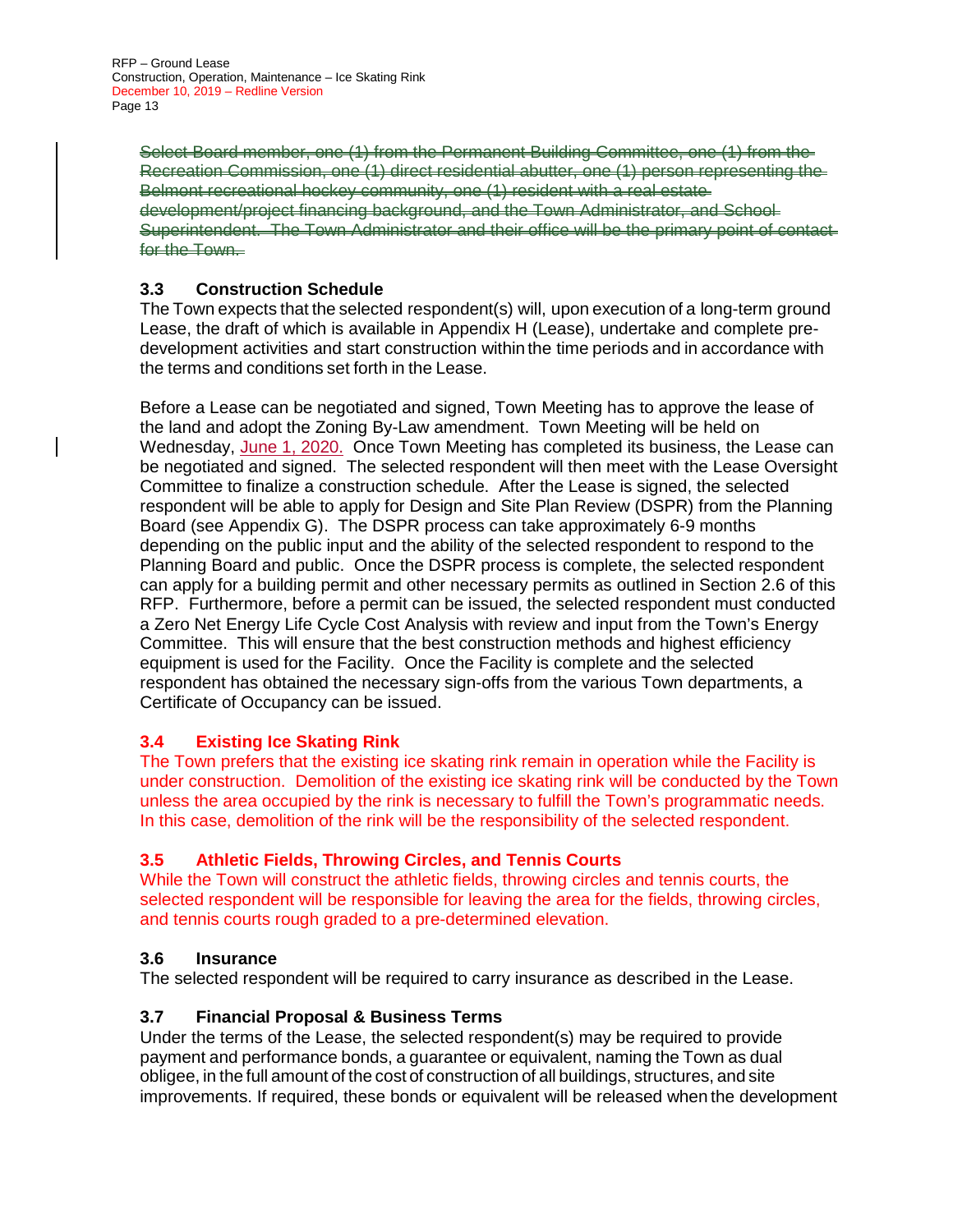is complete, on the terms and conditions set forth in the Lease. Respondents should assume that the Site will be conveyed "as-is" without any representations with regard to its condition.

# **3.28 Lease Oversight Committee**

The Lease Oversight Committee is a post construction committee that will be established by the Town and will meet periodically, at a minimum annually, to make sure that the terms of the Lease are being fulfilled by the selected respondent. Additionally, the Lease Oversight Committee will review the programmatic needs of the high school and the Town and will work with the selected respondent to recommend lease amendments as necessary. The Lease Oversight Committee will be appointed by the School Committee and will consist of nine (9) members as listed, or their designee: one(1) from the School Committee, one (1) Select Board member, one (1) from the Permanent Building Committee, one (1) from the Recreation Commission, one (1) direct residential abutter, one (1) person representing the Belmont recreational hockey community, one (1) resident with a real estate development/project financing background, and the Town Administrator, and School Superintendent. The Town Administrator and their office will be the primary point of contact for the Town.

# **4.0 SUBMISSION REQUIREMENTS**

#### **4.1 Technical Proposal Submission Enclosures**

The Town is interested in receiving proposals that satisfy the requirements set forth in this RFP from any individual, company, firm, partnership, group or organization capable of leasing the Site from the Town and developing and operating it as an ice skating rink. Proposals not providing evidence of the following items may be considered non-responsive and may not be given further consideration:

#### **4.2 The Development Team**

The proposal shall include a detailed description of all members of the development team, including the following information:

- 1. The name, address, and telephone number of the respondent, the name of any representative authorized to act on his/her behalf, the name of the contact to which all correspondence should be addressed, and the names and primary responsibilities of each individual on the development team.
- 2. If the respondent is not an individual doing business under his/her name, a description of the firm and status of the organization (e.g., whether a for-profit, not-for-profit or charitable institution, a general or limited partnership, a corporation, LLC, LLP, business association, or joint venture) and the jurisdictions in which it is registered to do business.
- 3. The nature of the entity to enter into the Lease.
- 4. A description of the general skills and nature of the operation of the respondent and the development team.
- 5. Identification of the respondent and/or any of the respondent's principals, partners, coventurers and/or subcontractors all principals, partners, co-venturers or sub-developers participating in the development, of the following: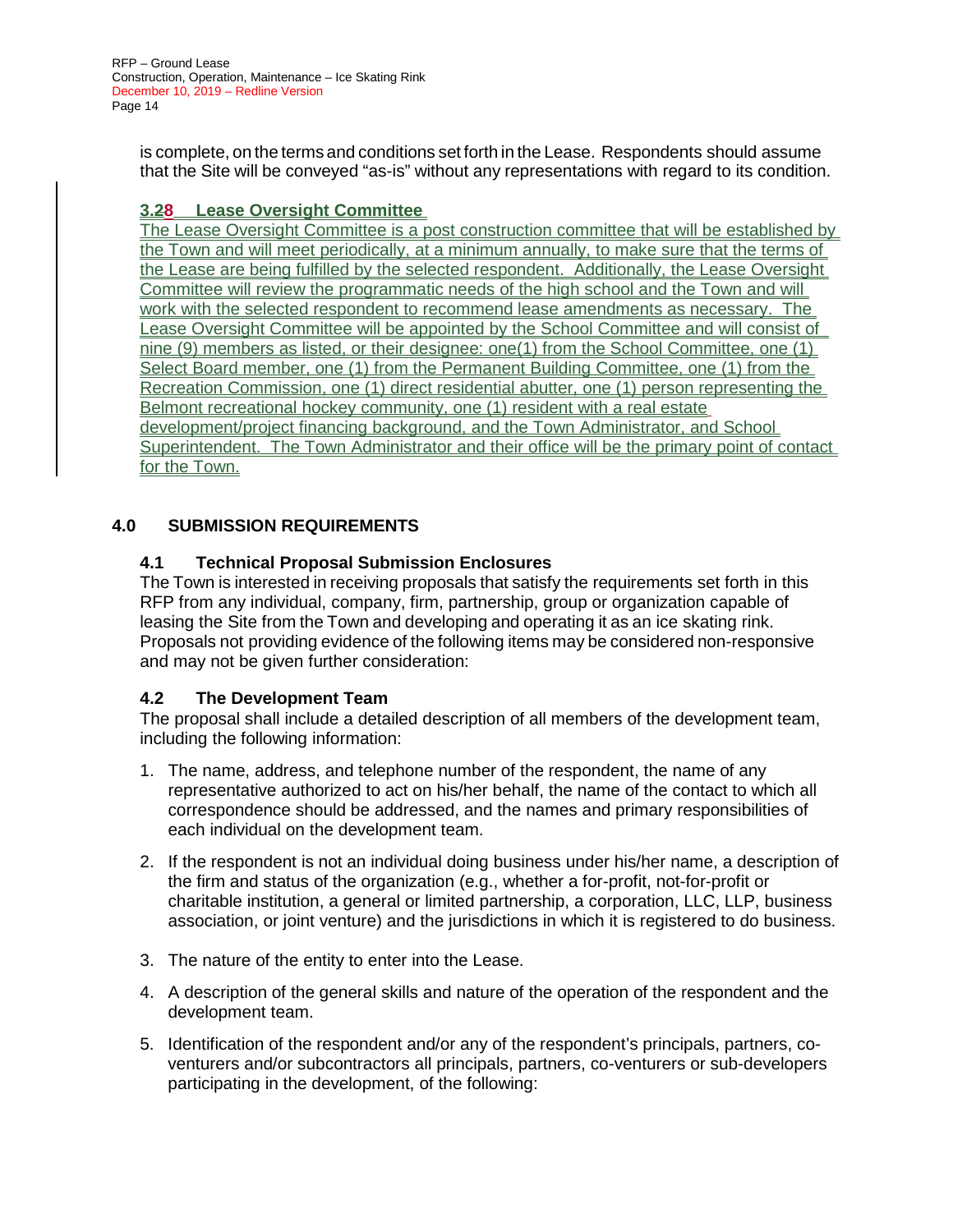- a. The nature and share of the participants' ownership in and compensation from the project;
- b. The nature of their financial interest in the project; and,
- c. Any involvement that can be considered to create a conflict of interest as defined by Massachusetts laws.
- 6. Identification of the development team, such as architects, engineers, landscape designers, development consultants, and facility operators, including subcontractors. Background information, including firm resumes and resumes for principals and employees expected to be assigned to the project, should be provided.
- 7. A summary of first, the respondent's, and secondly, the respondent team's experience, collectively and individually, and with similar projects. Particular attention should be given to demonstrate experience with projects of a similar scale and complexity. Respondents should demonstrate the ability to perform in accordance with their proposal, including the ability to pursue and carry out permitting, financing, marketing, design and construction, and to complete the project in a competent and timely manner.
- 8. Identification of the respondent's current and prospective projects that could impact this project.
- 9. A plan for effective communication between the selected respondent and the Town during all phases of the project.
- 10. Confirmation that no local, state, or federal taxes are due and outstanding for the development team or any constituent thereof.
- 11. A disclosure of whether or not the respondent and/or any of the respondent's principals, partners, co-venturers and/or subcontractors participating in the proposal or the project has been dismissed or disqualified from a bid or contract within the past five (5) years, and if yes, the reason(s) why.
- 12. A disclosure of any conditions (bankruptcy or other financial problems, pending litigation, planned office closures, impending merger) that may affect the respondent's ability to perform contractually. If a joint venture, a disclosure is required for each partner in the joint venture.
- 13. Information regarding any legal or administrative actions past, pending or threatened that could relate to the conduct of the respondent's (or its principals' or any affiliates') business and/or any of those entities' compliance with laws and other governmental requirements.
- 14. Descriptions of any procedures that relate to respondent's ability to control costs and keep a project within budget.
- 15. References: The names, addresses, telephone and fax numbers and email addresses of at least three (3) business references whom we may contact regarding the respondent's business experience. For each, identify the property or properties about which the individual is informed. References may include building owners, architects, engineers, subcontractors, and other building or development professionals with whom you have worked.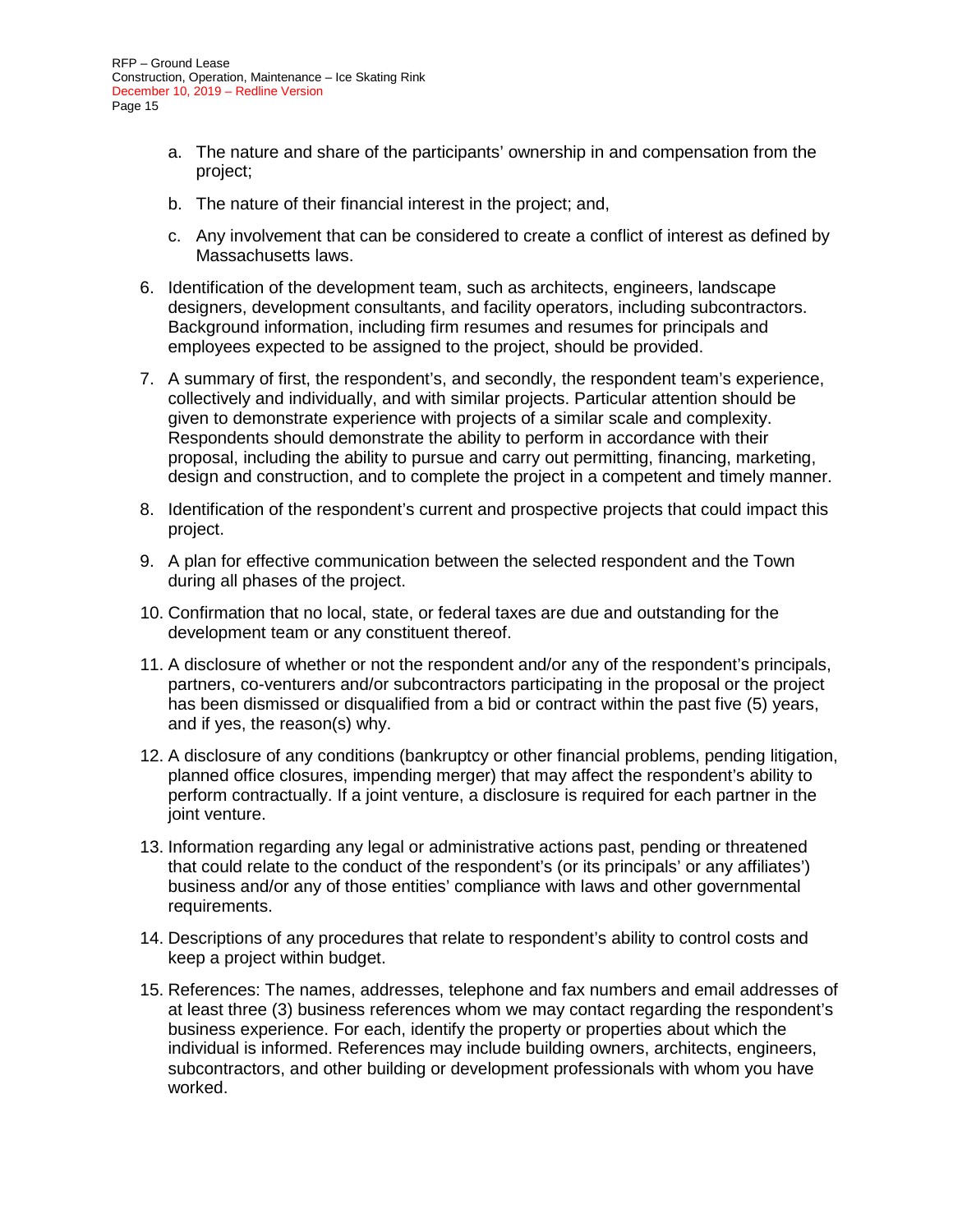- 16. Resumes or brochures.
- 17. Description of Project capital structure (total project budget and amounts of equity and construction financing).
- 18. Identify source of equity and prospective sources of construction financing.
- 19. The respondent will be expected to either oversee directly, or subcontract the management and operations of the Facility for the tenure of the lease.

#### **4.3 The Development Concept**

The proposal shall include a detailed description of the development concept including but not limited to:

- 1. Discussion of the physical plan and architectural character of the project and how the various programmatic and physical elements of the development will relate to one another.
- 2. Proposed total square footage, by use, number, type and size of parking spaces, amenities, height, number of stories, etc.
- 3. An operation plan, including a business plan detailing the hours that will be made available to the general public and to the Town of Belmont, operation of concessions and other anticipated revenue producing activity.
- 4. Proposed rates
- 5. Discussion of environmental impacts, including but not limited to lighting, noise and traffic, during the construction and operating phases of the project. Mitigation should be proposed as necessary and appropriate.
- 6. A plan/process for working with neighbors and abutters during the construction and during the operation of the Facility.
- 7. A detailed description of the manner in which the construction and operation of the Facility will be financed, including, but not limited to, approximate amount of equity and construction financing (separately identified), identification of investors, banks, mortgage companies, real estate investment trusts or other financial institutions providing financing, the extent to which the Facility or income derived from the Facility's operation will be used to secure financing and the nature of the security.
- 8. A Management Plan for the ongoing management and operation of the Facility, including proposed operators/managers and their experience.
- 9. A 30-year operating pro forma highlighting the key assumptions that demonstrates the projects financial viability. The pro forma should include debt service and property taxes, capital improvements and lease payments to the Town, and anticipated return on investment (ROI).
- 10. Parking and traffic management, and pedestrian safety are key concerns for the development on this site so support for assumptions of the needs by use for different hours of the day as well as the mitigation plan is expected. If occasional extraordinary events are expected (e.g., big games, meets) the estimates and mitigation plan for those is expected as well. Given the constraints of the site, the respondent is encouraged to propose creative solutions to traffic and parking for the proposed uses. Please also refer to the Site Access Evaluation at appendix F.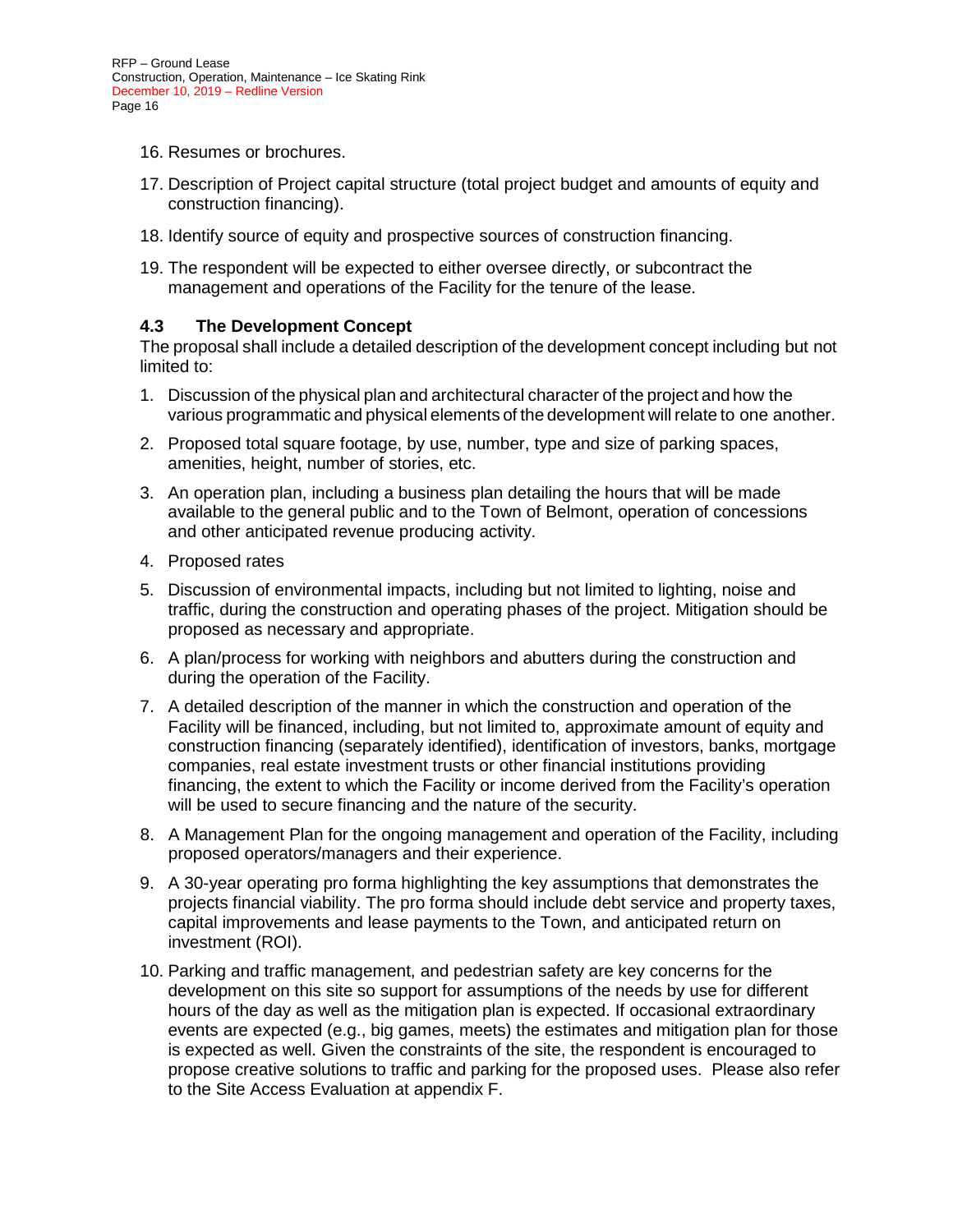#### **4.4 The Management Team**

- 1. The name, address, and telephone number of the management team, the name of any representative authorized to act on his/her behalf, the name of the contact to which all correspondence should be addressed, and the names and primary responsibilities of each individual on the management team.
- 2. A summary of the past recreational development and/or management and operation experience. Prospective respondents should include a narrative that describes similar projects and explains why and how that experience is relevant to the proposed development project.
- 3. A plan for effective communication between the management team and the Town during the operation and maintenance of the Facility.
- 4. Resumes or brochures for the management team.
- 5. References: The names, addresses, telephone and fax numbers and email addresses of at least three (3) business references whom we may contact regarding the respondent's operation and management experience.
- 6. Confirmation that no local, state, or federal taxes are due and outstanding for the development team or any constituent thereof.
- 7. A disclosure of whether or not the respondent and/or any of the respondent's principals, partners, co-venturers and/or subcontractors participating in the proposal or the project has been dismissed or disqualified from a bid or contract within the past five (5) years, and if yes, the reason(s) why.
- 8. A disclosure of any conditions (bankruptcy or other financial problems, pending litigation, planned office closures, impending merger) that may affect the respondent's ability to perform contractually. If a joint venture, a disclosure is required for each partner in the joint venture.
- 9. Information regarding any legal or administrative actions past, pending or threatened that could relate to the conduct of the respondent's (or its principals' or any affiliates') business and/or any of those entities' compliance with laws and other governmental requirements.

#### **4.5 Preliminary Plans**

The proposal shall include a 1"-20' or 1"-40 site plan that describes parking layout and numbers of parking spaces, building layout, access/egress, major landscaping features (including, the athletic fields, throwing circles, and parking spaces previously discussed), etc. All other plans submitted shall be at a scale that allows ease of review. The proposal should also include architectural plans, with elevations, exterior and interior renderings and typical floor plans. Renderings should include a view from Concord Avenue during the day and night. The plans should also contain information about materials used and should highlight any interesting features such as sustainability, energy efficiency, and LEED certification or considerations.

#### **4.6 Implementation Plan and Project Timetable**

The proposal shall include a description of how the development concept will be implemented, including but not limited to: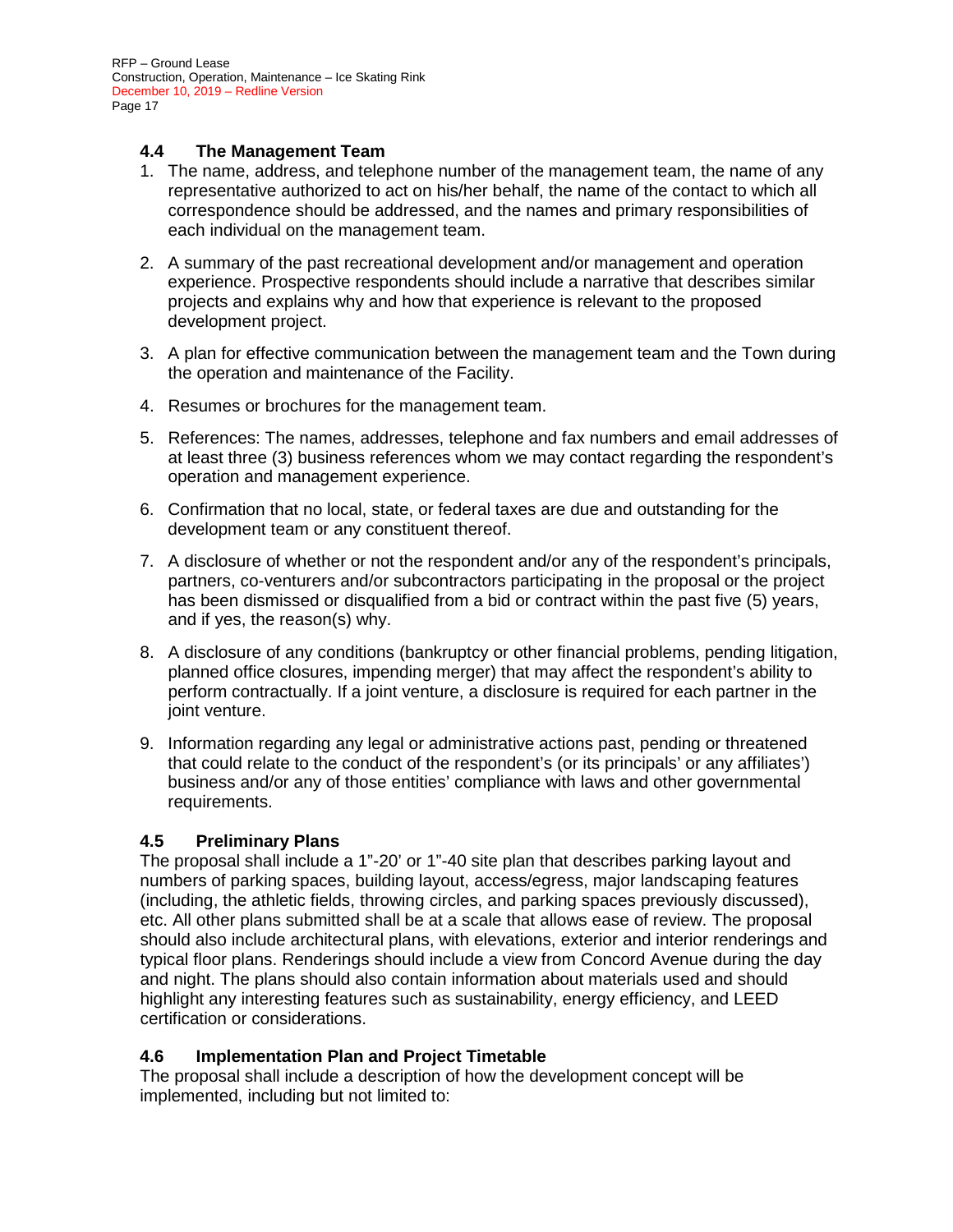- 1. Detailed development schedule for all elements of the plan, including key permitting, financing, construction and operational milestones and projected completion/occupancy timeframes.
- 2. Outline of required land use, environmental, operational and other governmental or regulatory approvals, including land use, zoning, development, and environmental permits. The respondent should provide a schedule for securing approvals as part of the proposal. The respondent should note zoning variances or amendments, special permits or modifications required, and should factor time into the proposed schedule for securing same.

# **4.7 Project Financing & Financial Analysis**

The proposal shall include:

- 1. Sufficient information to demonstrate the respondent's ability to obtain financing for the project in accordance with its schedule.
- 2. A description of the entity funding predevelopment costs associated with the project, and demonstration of its capacity to fund such costs.
- 3. A financial plan, presenting a detailed description of all "sources and uses" of funds as well as a statement and plan for financing the development.
- 4. A financial plan of operations and maintenance, including a debt amortization schedule, a depreciation schedule and a 30-year projection of the Facility. The projection should include annual statements of income and cash flow.

The financial analysis provided in this section shall be sufficient to demonstrate the financial feasibility of the proposal and the timeframe within which the project will be completed.

#### **4.8 Financial Qualifications**

The proposal shall include evidence of the financial status of the respondent, demonstrating the financial strength to carry out the proposed development, including management and operation of the Facility. This shall include current financial statements for three (3) years from the respondent. Also, provide the name, address, telephone and fax numbers, and email addresses of a contact at one or morefinancial institutions that are familiar with your current financial status and past experience. Provide contacts for lenders on all projects carried out within the last five (5) years, including all current projects.

# **4.9 Required Forms**

All proposals shall include the following required forms:

- Disclosure of Beneficial Interests Form–M.G.L. c.7C, 38 (see Appendix I)
- Statement of Tax Compliance Form M.G.L. c. 62C, 49A (see Appendix J)
- Certificate of Non-Collusion Form (see Appendix K)

#### **4.10 Submission Process**

The Request for Proposals proposal package will be available starting at 9:00 A.M. on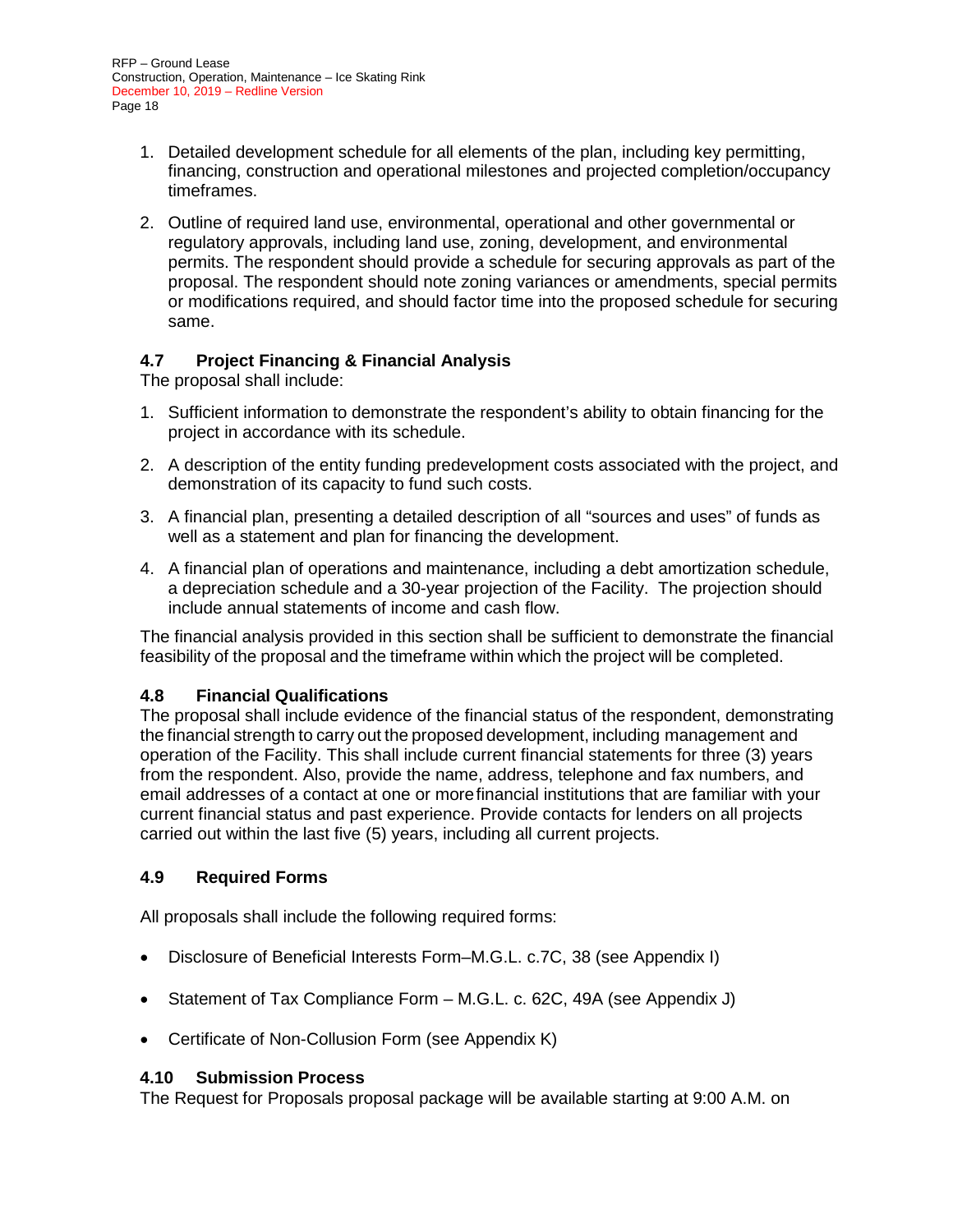Wednesday, January 15, 2020, at the Office of Community Development. Respondents can request an RFP proposal package be mailed.

All documents, including proposals, supplementary materials, maps, plans, etc. prepared as part of the submission shall become the property of the Town and shall be considered public information. All such documents shall be provided both in native form (e.g. Word documents, Excel spreadsheets) and in "pdf" form.

Completed copies of the RFP proposal shall be submitted in a sealed envelope clearly marked "Town of Belmont". One (1) original, twenty (20) copies and one (1) electronic copy of the complete proposal shall be received by NOON on Friday, March 20, 2020, at the same location addressed to:

> Jeffrey A. Wheeler, Senior Planner Office of Community Development Homer Municipal Building 19 Moore Street Belmont, MA 02478

All determinations as to the completeness or compliance of any proposals, or as to the eligibility or qualification of any respondent, will be within the sole discretion of the Town. Incomplete proposals or proposals received after the deadline will not be considered. It is the respondent's responsibility to ensure that the proposal arrives on time to the Town of Belmont Office of Community Development.

#### **Late proposals will not be accepted.**

Upon review, if any items are missing and/or incomplete, the Town may reject the proposal. Additionally, submission of proposals shall be deemed to incorporate the permission of the respondent to make any inquiries concerning the respondent as considered necessary by the Town to fully review qualifications.

The Town reserves the right to reject any and all proposals if it determines that it is in the best interest of the Town to do so. All decisions are at the sole and absolute discretion of the Town

#### **5.0 REVIEW AND SELECTION PROCESS**

The review process will consist of two (2) phases. First, all proposals shall meet the Minimum Evaluation Criteria in Section 6.1. Second, all proposals that meet the Minimum Evaluation Criteria will be reviewed under the Comparative Evaluation Criteria listed in Section 6.2. Each criterion will be assigned a rating of Highly Advantageous, Advantageous, and Non-Advantageous. Respondents meeting the Minimum Evaluation Criteria may be asked for an interview and oral presentation to the Town. Any interview and/or oral presentation will be rated according to the same scale as the Comparative Evaluation Criteria. After all of the ratings have been compiled, the Town will determine the most advantageous proposal from one or more responsible and responsive respondents, taking into consideration the overall financial benefit to the Town and all evaluation criteria set forth in the RFP.

The most advantageous proposal or proposals from one or more responsive and responsible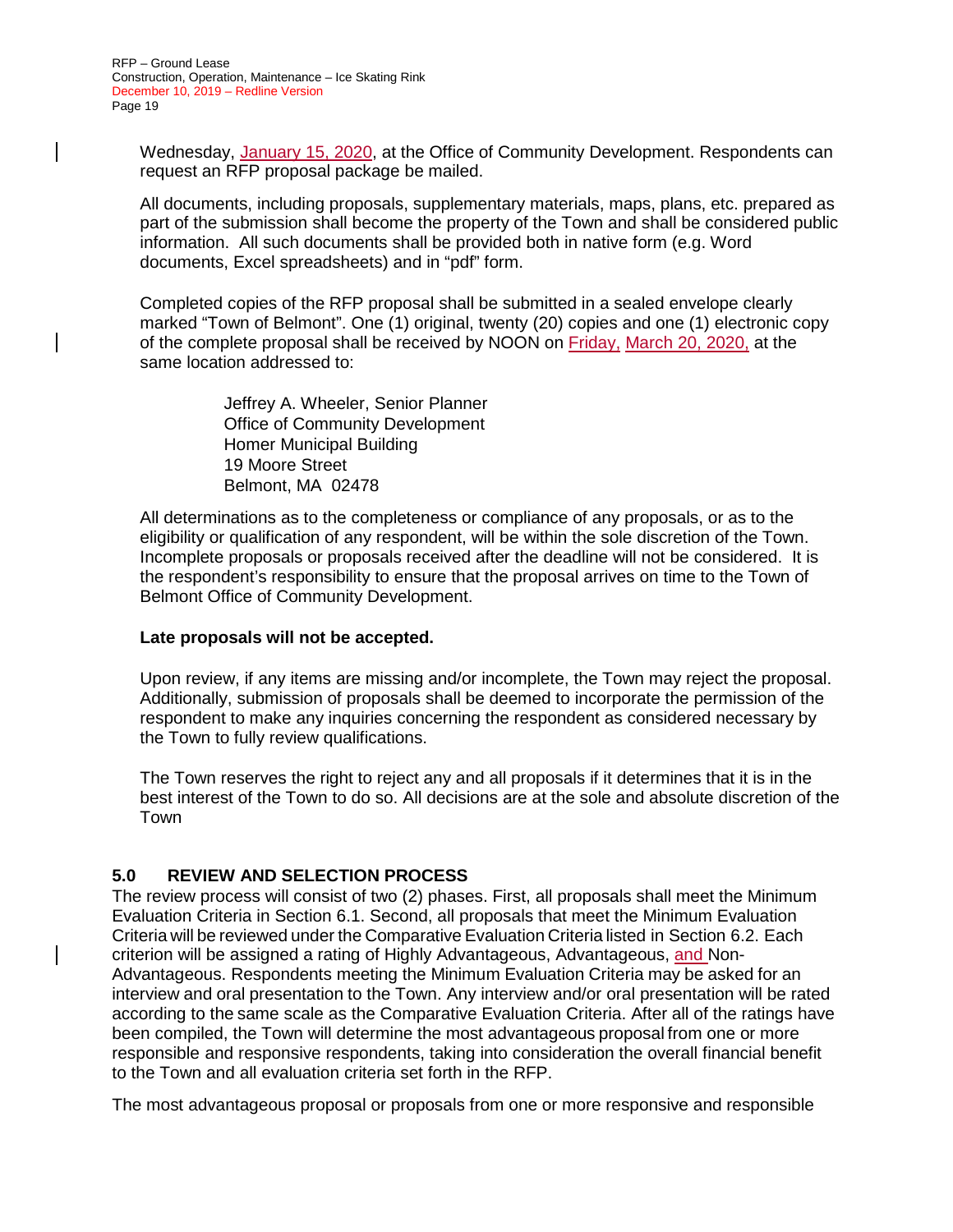respondent(s), taking all evaluation criteria set forth in the RFP, will be selected.

### **5.1 Pre-Bid Meeting and Site Visit**

A pre-bid meeting and a site visit is scheduled for Wednesday January 29, 2020, at 10:00 am. A meeting followed by a site walk will occur in Town Hall, Conference Room 2 on Wednesday, January 29, 2020, at 10:00 am; the site walk will start at approximately 11:30 am. Regardless of whether or not a respondent participates in this site visit, submission of a proposal will constitute an acknowledgement that the respondent is aware of existing conditions at the Site.

#### **5.2 Questions/ Requests for Additional Information/ Proposal Modifications**

Respondents may submit written questions pertaining to the Scope of Work to Jeffrey Wheeler at the above address by Monday, February 3, 2020, by 4:00 pm. Answers to timely submitted questions will be in writing and the questions and answers will be shared with all those on record as having received a copy of the RFP by Friday, February 14, 2020.

During the review process, the Town may ask the respondent to clarify any unclear statements, and/or may request additional information.

The Town may also request changes to short-listed proposals to bring them into compliance with state or Town regulations, or for other reasons. Respondents will be informed of any such requested changes at the time they are notified they have been selected as a shortlisted firm.

#### **5.3 Interviews**

The Town will select and interview the highest rated proposal(s) based on the ranking process described herein. Preliminary interviews will be scheduled at a mutually convenient time and will be held at Belmont Town Hall. At a minimum, the respondent shall be represented at the preliminary and final interview, if selected, by its project manager. In addition to Mr. Wheeler, other Town staff, and members of the public may attend the interviews, if appropriate. If more than one proposal is received, two (2) finalists will be chosen for a final interview with the School Committee.

It is anticipated that all respondents will be notified of the results of the selection process in writing within 90 days of the submission deadline.

The Town will review proposals and select a respondent with whom to negotiate the lease, substantially in the form of the sample ground lease which can be found in the Appendix H. If the Town and selected respondent are unable to come to agreement after a reasonable period of time as determined by the Town on the terms and conditions for proceeding with the Facility, the Town will proceed to the next highest ranked finalist and ask that party to negotiate until an agreement is reached with a satisfactory respondent or respondents, or until the Town terminates the process.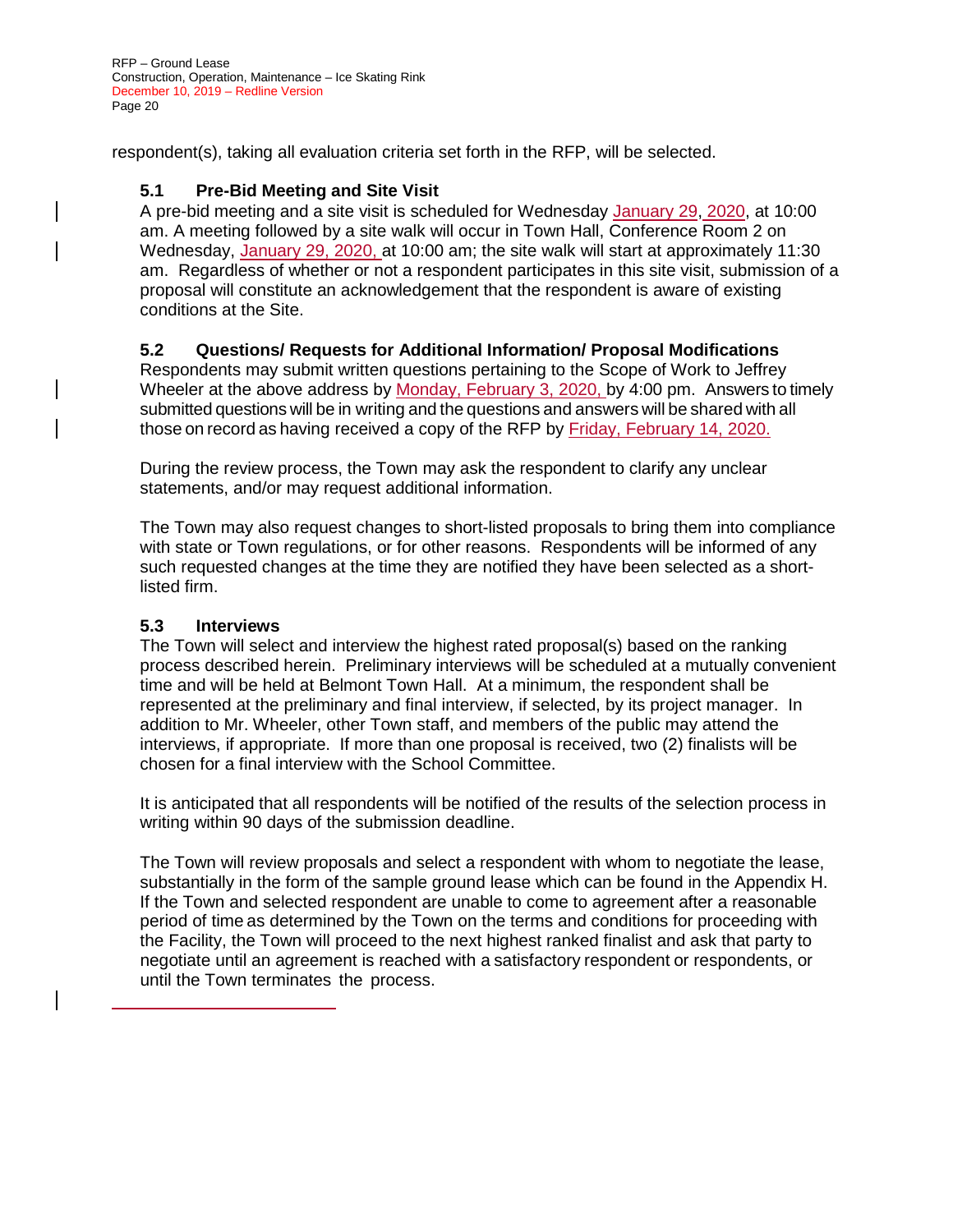#### **5.4 RFP Dates of Note**

| Wednesday, January 15      | Request for Proposal/Lease published in Central Register                                                                                                                                                                       |
|----------------------------|--------------------------------------------------------------------------------------------------------------------------------------------------------------------------------------------------------------------------------|
| Thursdays, January 16 & 23 | Request for Proposal/Lease advertised in Belmont Citizen Herald                                                                                                                                                                |
| Wednesday, January 29      | Pre-Bid Meeting and Site Visit                                                                                                                                                                                                 |
| Monday, <b>February 3</b>  | Questions due                                                                                                                                                                                                                  |
| Friday, February 14        | Answers to questions forwarded to respondents                                                                                                                                                                                  |
| Friday, Mach 20            | Town receives proposals                                                                                                                                                                                                        |
| March 23 - April 3         | Internal Working Group evaluates proposals based on criteria<br>identified within the Request for Proposal                                                                                                                     |
| Tuesday, April 7           | School Committee and Select Board review top proposals                                                                                                                                                                         |
| Tuesday, April 28          | School Committee and Select Board interview top proposals                                                                                                                                                                      |
| Tuesday, May 12            | School Committee and Select Board select best proposal                                                                                                                                                                         |
| Wednesday, June 1          | Town Meeting votes to lease Site to a private entity(s)<br>1.<br>2. Town Meeting votes to amend Zoning By-Law<br>2/3s vote required for both actions.<br>Attendance at Town Meeting is required by the selected<br>respondent. |
| Tuesday, June 9            | School Committee awards contract to the winning proposal                                                                                                                                                                       |
| June $10 -$ July 8         | School Committee negotiates lease with selected respondent                                                                                                                                                                     |

#### **6.0 SELECTION CRITERIA**

Proposals will be reviewed and evaluated by an internal working group, including the Town Administrator, School Superintendent, representatives from the Select Board, School Committee, Permanent Building Committee, the Middle and High School Building Committee, and the Energy Committee, and other Town staff, as appropriate. The reviewers will generally consider the following, in no particular order:

- Completeness and responsiveness to the RFP. Specifically, respondent's understanding of the project requirements, technical competency to address all project elements, and originality and thoughtfulness of proposed approach to achieving completion of the project described in the RFP.
- Professional qualifications and experience of the proposed project team members, especially the project manager, in the evaluation, design, and construction of public works facilities in general and in particular, construction of an ice skating rink.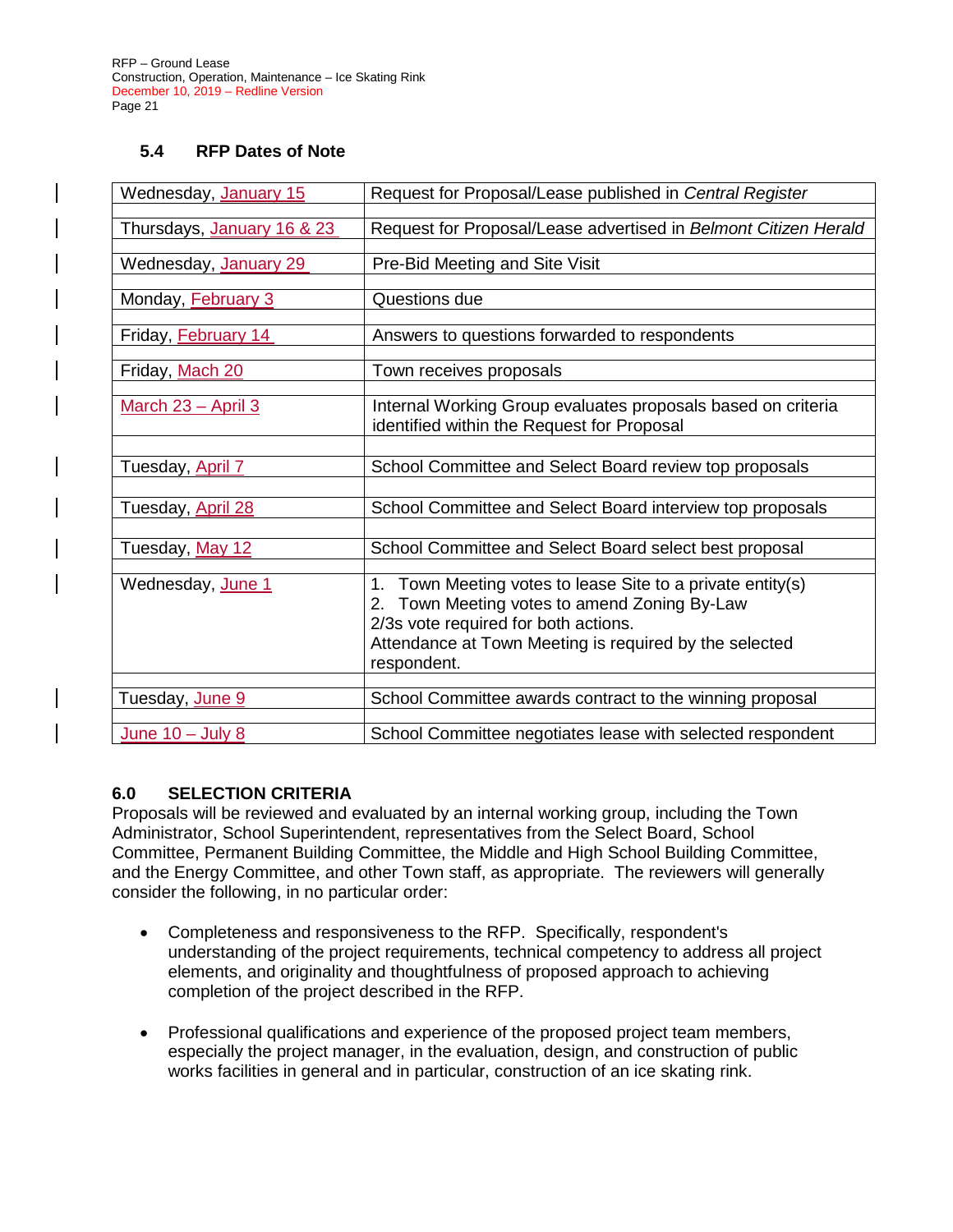- Professional qualification and experience of the proposed project team members with respect to operating and managing an ice skating rink.
- Adequacy of proposed project team in terms of training, experience and availability of proposed project team members for this project.
- Respondent's demonstrated ability to prepare, support, and implement a project of this type and scale, including design, engineering, construction cost estimation, and facilities management, among other skills.
- Respondent's demonstrated ability to complete deliverables on time and within budget.
- Respondent's financial plan.

#### **6.1 Minimum Evaluation Criteria**

All proposals shall meet the Minimum Evaluation Criteria specified as follows:

- a) One (1) original, twenty (20) complete copies and one (1) complete electronic copy of the proposal with all required enclosures described in Section 4.0 shall be submitted.
- b) Project submission shall include information and details necessary for the Town to have confidence the proposed plan can withstand the scrutiny of the Town's approval process including the Planning Board's Design and Site Plan Approval Process and the respondent can obtain necessary permits within twelve (12) months after the selection date. The Town can extend this deadline for good cause.
- c) All traffic and stormwater/drainage mitigation required for permitting, subject to compliance with the Stormwater and Erosion Control Bylaw, shall be clearly highlighted, with respondent to be solely responsible for all costs and expenses in connection with such work.
- d) Project shall provide significant benefits to the Town and/or its residents, including but not limited to, energy efficiency and sustainability.
- e) Respondent shall identify if it has any major issues relating to the Lease, and if so, what those issues are.

Failure to meet these minimum evaluation criteria will result in the rejection of the proposal.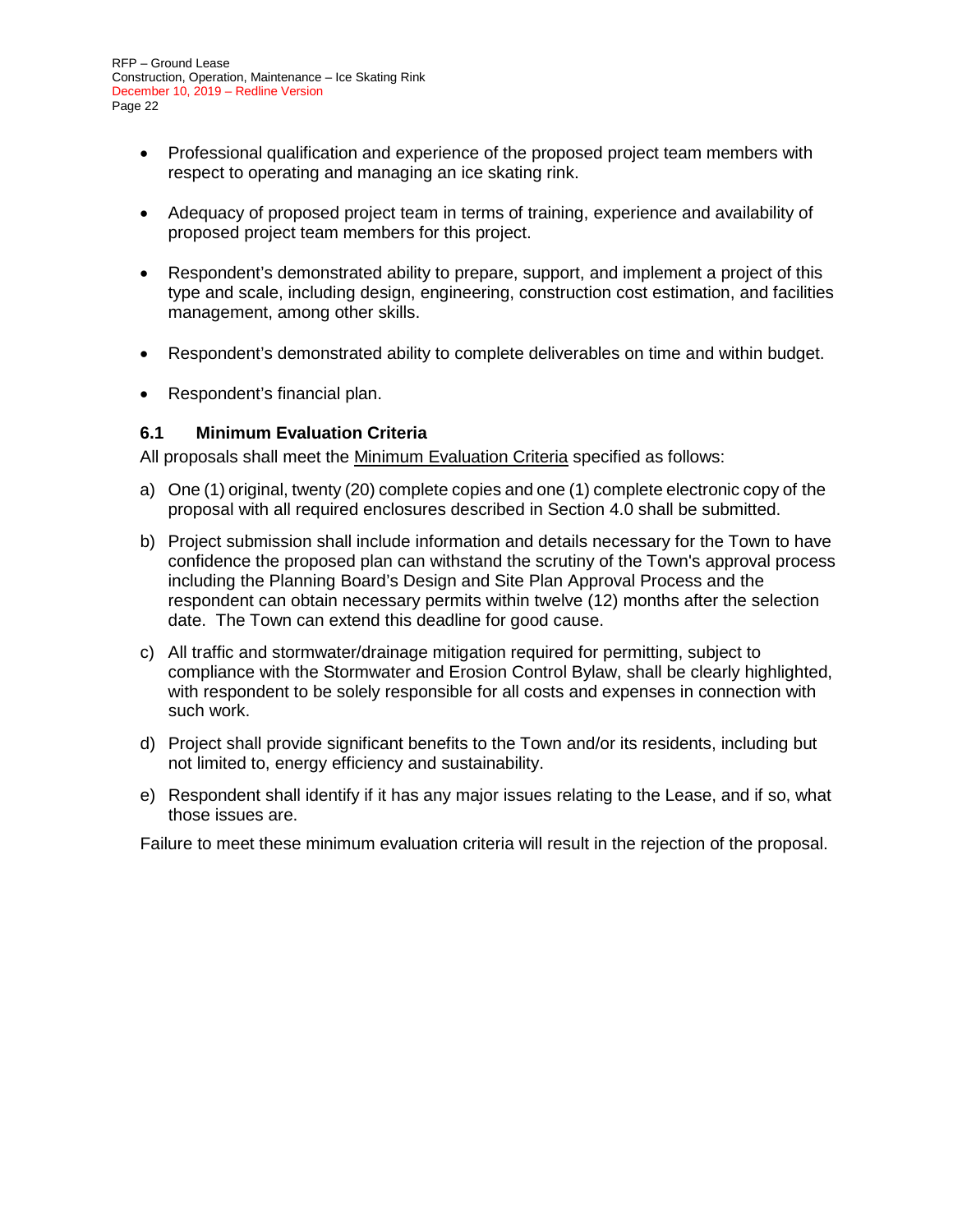# **6.2 Comparative Evaluation Criteria**

All respondents who meet the Minimum Evaluation Criteria will be evaluated and ranked based on Comparative Evaluation Criteria that are summarized below. With these criteria the Town will be able to look at the relative merits of the proposals.

| <b>Criteria</b>                                                          |                   | <b>Rating Scale</b>                                                                                                                              |
|--------------------------------------------------------------------------|-------------------|--------------------------------------------------------------------------------------------------------------------------------------------------|
| 1. Development                                                           |                   |                                                                                                                                                  |
| Lease                                                                    | Very Advantageous | Respondent has no major issues with the<br>proposed Lease.                                                                                       |
|                                                                          | Advantageous      | Respondent has some major issues with the<br>proposed Lease, but those are likely to be able<br>to be resolved.                                  |
|                                                                          | Non-Advantageous  | Respondent has numerous major issues with<br>the proposed Lease that could be difficult to<br>resolve to the Town's satisfaction.                |
| Compensation for the land<br>lease (e.g., cash, reduced                  | Very Advantageous | Benefits to Town are significantly above the<br>market rate expectation.                                                                         |
| resident fees, desirable<br>free resident use times,                     | Advantageous      | Benefits to Town are above the market rate<br>expectation.                                                                                       |
| preferred scheduling, or<br>other quantifiable<br>considerations for the | Non-Advantageous  | Benefits to the Town meet the market rate<br>expectation.                                                                                        |
| Town).                                                                   |                   |                                                                                                                                                  |
| <b>Experience of Developer</b>                                           | Very Advantageous | Developer has designed and built a significant<br>number of facilities that were successful and<br>similar to the Town's goals and expectations. |
|                                                                          | Advantageous      | Developer designed and built some facilities<br>that were successful that were similar to the<br>Town's goals and expectations.                  |
|                                                                          | Non-Advantageous  | Developer has been unsuccessful or has no<br>experience with similar projects.                                                                   |
| Financials-<br>creditworthiness,                                         | Very Advantageous | Excellent financial capacity and conservative<br>equity investment plan.                                                                         |
| insurance, bondable                                                      | Advantageous      | Very good financial capacity and sufficient<br>equity investment plan.                                                                           |
|                                                                          | Non-Advantageous  | Good financial capacity and uncertain or to be<br>determined equity investment plan.                                                             |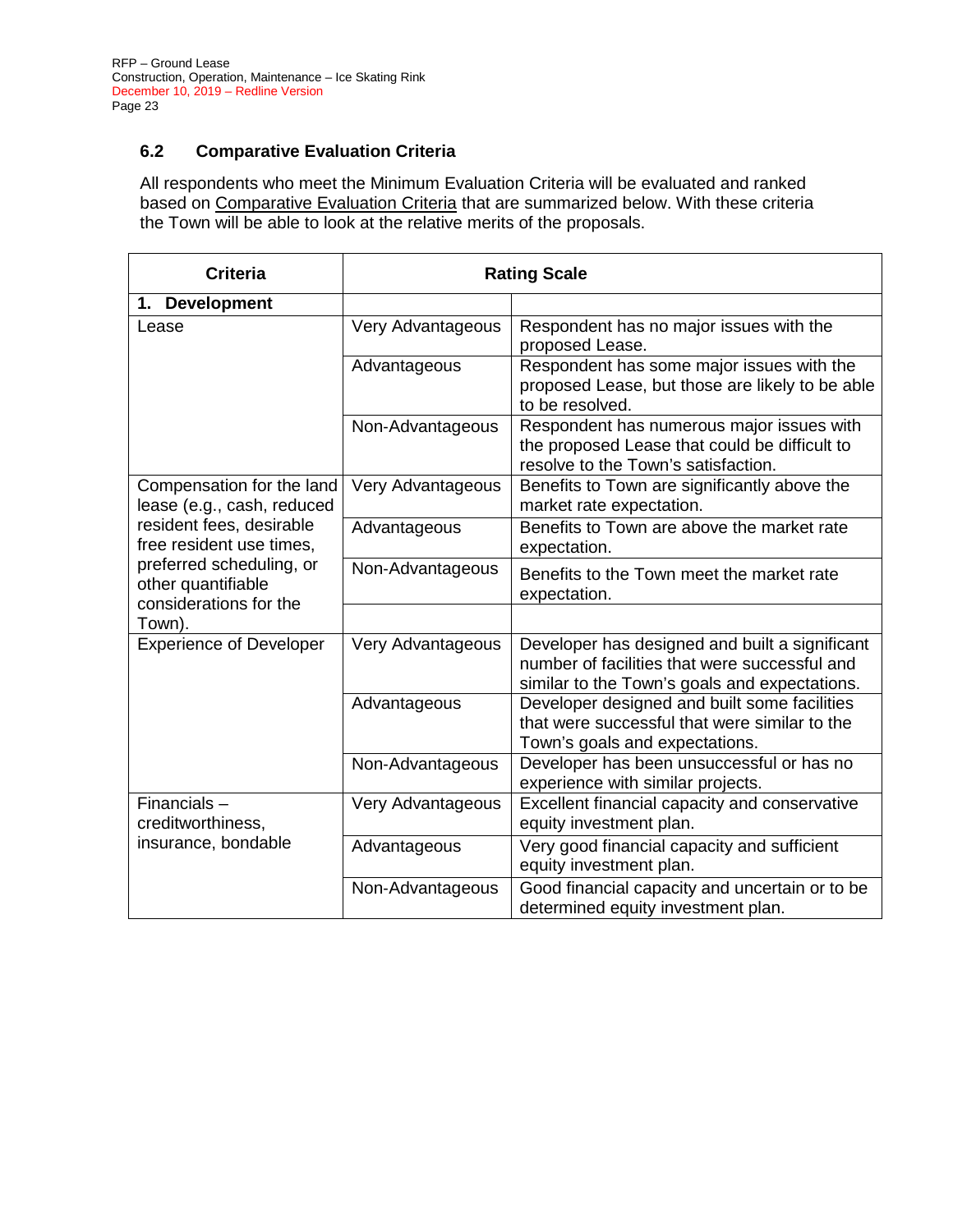| <b>Criteria</b>                                                                                         |                   | <b>Rating Scale</b>                                                                                                                                                                                                                    |
|---------------------------------------------------------------------------------------------------------|-------------------|----------------------------------------------------------------------------------------------------------------------------------------------------------------------------------------------------------------------------------------|
| 1. Development                                                                                          |                   |                                                                                                                                                                                                                                        |
| Financials - Certainty of<br>project funding, including<br>construction, operation,<br>and maintenance. | Very Advantageous | Pro Forma and financing plan for the project<br>give great comfort that the project can be<br>capitalized within the time required to obtain<br>permits, operate highly profitably and be able to<br>maintain a high quality Facility. |
|                                                                                                         | Advantageous      | Pro Forma and equity plan for the project give<br>comfort that the project can be capitalized<br>within the time required to obtain permits,<br>operate sufficiently profitably while maintaining<br>the Facility.                     |
|                                                                                                         | Non-Advantageous  | Pro Forma and equity plan require favorable<br>assumptions for the project to be capitalized<br>within the time required to obtain permits, be<br>successful and to allow for high quality<br>maintenance.                             |
| The Town does not intend<br>to be involved with                                                         | Very Advantageous | No Town management of the Facility and one<br>(1) point of contact for respondent.                                                                                                                                                     |
| managing the<br>development of the<br>Facility.                                                         | Advantageous      | No Town management of the Facility, and one<br>(1) point of contact with respondent, but sub-<br>respondent(s) engaged for portion(s) of the<br>project                                                                                |
|                                                                                                         | Non-Advantageous  | Two (2) or more points of contact for the Town<br>with distinct areas of responsibility for elements<br>of the Facility for each.                                                                                                      |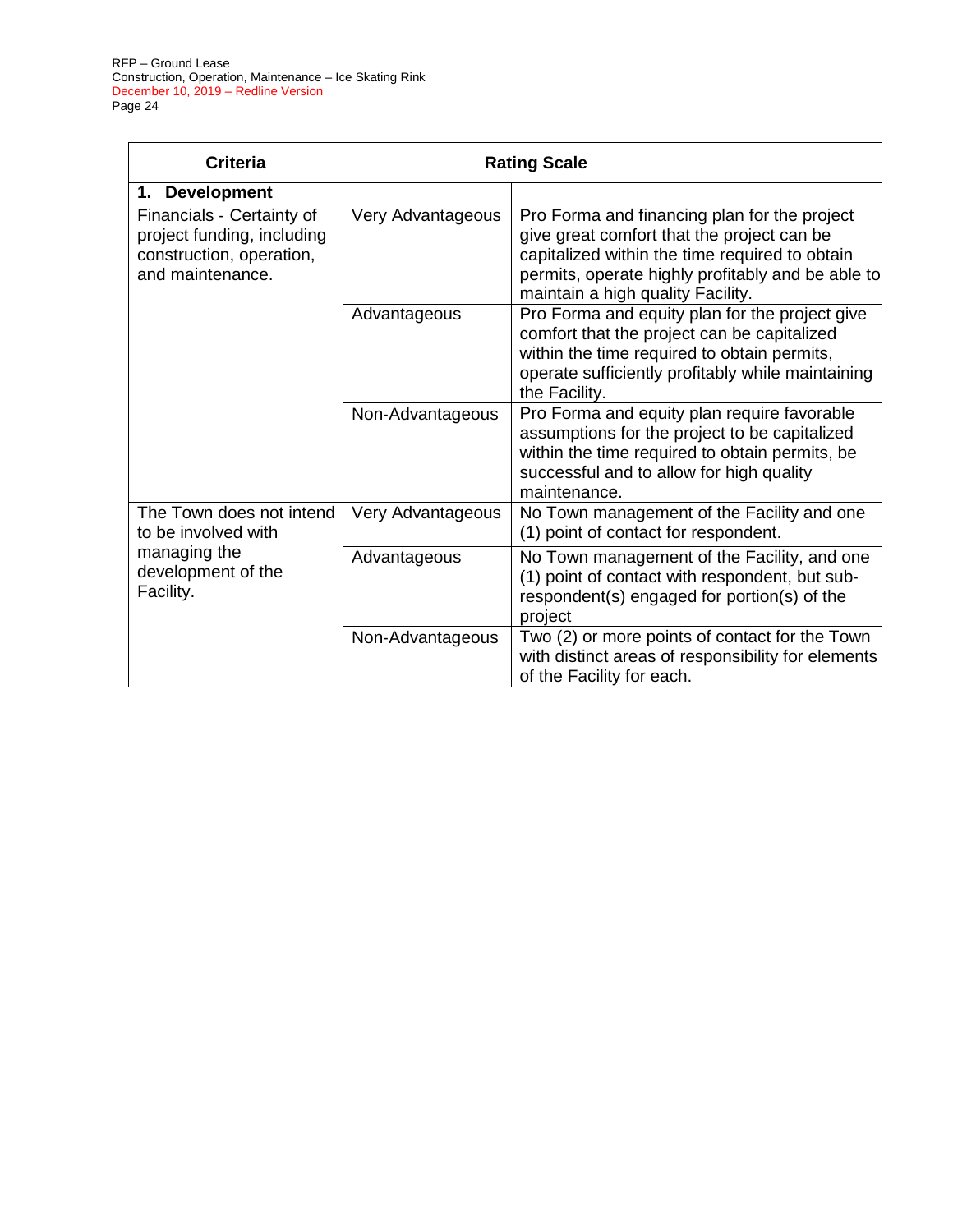| <b>Criteria</b>                                                                                                                         | <b>Rating Scale</b>      |                                                                                                                                                                                                                                                                   |  |
|-----------------------------------------------------------------------------------------------------------------------------------------|--------------------------|-------------------------------------------------------------------------------------------------------------------------------------------------------------------------------------------------------------------------------------------------------------------|--|
| 2. Facility and Site                                                                                                                    |                          |                                                                                                                                                                                                                                                                   |  |
| <b>Site Layout</b>                                                                                                                      | <b>Very Advantageous</b> | Site layout includes three (3) regulation Junior<br>Varsity athletic fields that are oriented to take<br>into consideration the sun and other elements;<br>five (5) contiguous, regulation tennis courts,<br>two (2) throwing circles; and 110 parking<br>spaces. |  |
|                                                                                                                                         | Advantageous             | Site layout includes two (2) of the three (3)<br>athletic facilities noted above (fields, courts,<br>circles); and 110 parking spaces.                                                                                                                            |  |
|                                                                                                                                         | Non-Advantageous         | Site layout includes one (1) of the three (3)<br>athletic facilities noted above (fields, courts,<br>circles); and 110 parking spaces.                                                                                                                            |  |
| Design elements and<br>integration of Facility with<br>surrounding abutters and                                                         | Very Advantageous        | The Facility respects abutters' views, provides<br>walkways around and through site. High curb<br>appeal.                                                                                                                                                         |  |
| neighborhood.                                                                                                                           | Advantageous             | The Facility respects some of the following:<br>abutters' views, provides walkways around and<br>through site. High curb appeal.                                                                                                                                  |  |
|                                                                                                                                         | Non-Advantageous         | The Facility doesn't provide any curb appeal.                                                                                                                                                                                                                     |  |
| Programmatic - the ability<br>to provide space and<br>access for other athletic<br>programmatic needs - not<br>just hockey and skating. | <b>Very Advantageous</b> | The Facility will provide: (i) locker room space<br>for fall and spring teams with direct access from<br>the outside; (ii) coaches and referee locker<br>rooms and storage; (iii) and direct access to the<br>restrooms from the outside.                         |  |
|                                                                                                                                         | <b>Advantageous</b>      | The Facility will provide some additional locker<br>room space with direct access from the outside.                                                                                                                                                               |  |
|                                                                                                                                         | Non-Advantageous         | The Facility is not able to provide additional<br>locker room space or direct access from the<br>outside.                                                                                                                                                         |  |
| Noise is more troublesome<br>late at night through early                                                                                | Very Advantageous        | Site noise that would impact the neighbors to<br>be mitigated.                                                                                                                                                                                                    |  |
| in the morning. Noise<br>includes things such as                                                                                        | Advantageous             | Site noise to be no greater than current site<br>noise                                                                                                                                                                                                            |  |
| trash pickup, car doors<br>closing.                                                                                                     | Non-Advantageous         | Noise would impact the neighbors                                                                                                                                                                                                                                  |  |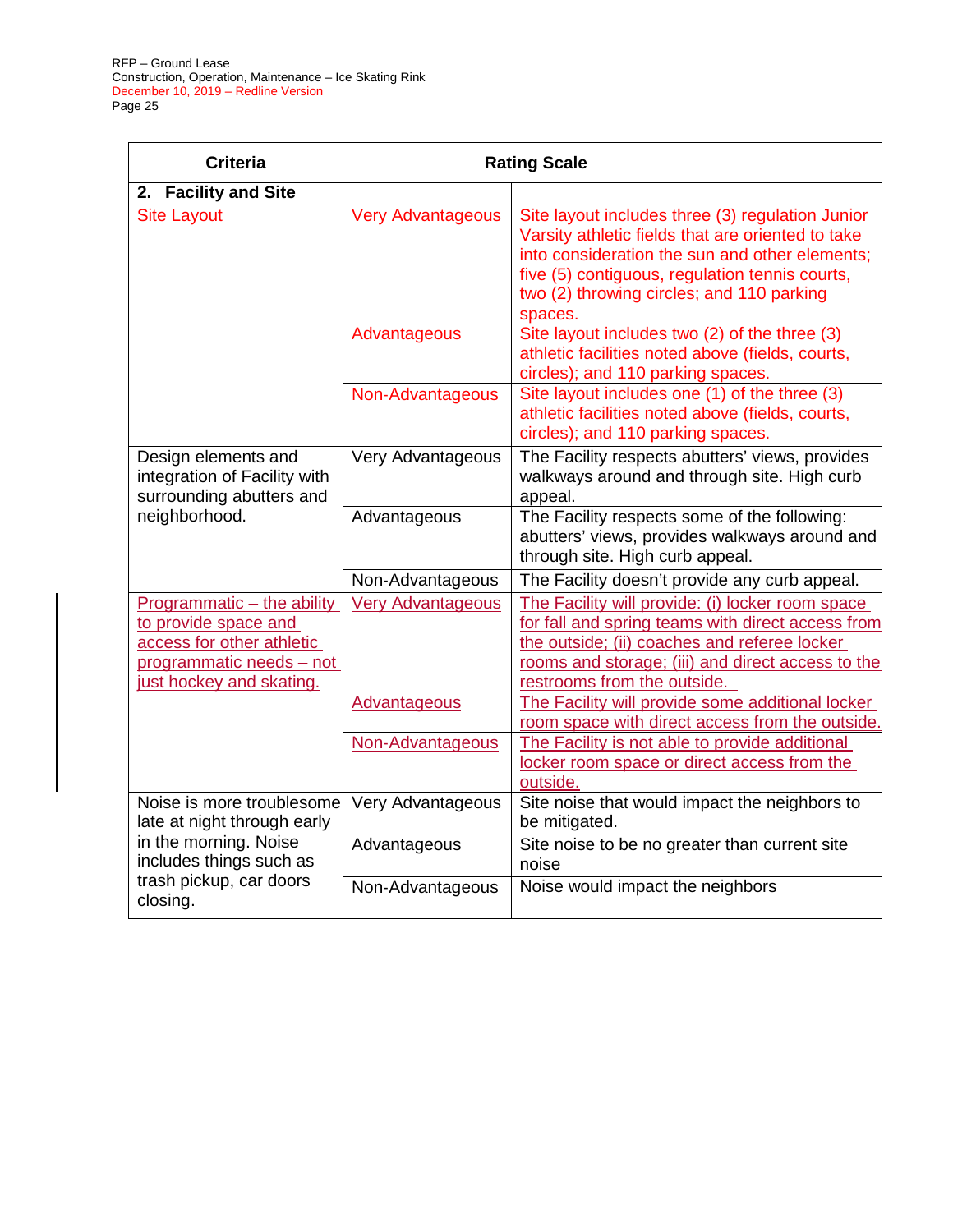| <b>Criteria</b>                                | <b>Rating Scale</b> |                                                                                                                                       |
|------------------------------------------------|---------------------|---------------------------------------------------------------------------------------------------------------------------------------|
| 2. Facility and Site                           |                     |                                                                                                                                       |
| Sustainability                                 | Very Advantageous   | The Facility uses the current best practices for<br>sustainability and will achieve a platinum LEED<br>certification.                 |
|                                                | Advantageous        | The Facility uses many of the current best<br>practices for and will achieve a gold LEED<br>certification.                            |
|                                                | Non-Advantageous    | The Facility uses some of the current best<br>practices for sustainability, and will achieve a<br>silver LEED certification.          |
| Energy efficiency                              | Very Advantageous   | The Facility uses the current best practices for<br>energy efficiency, and achieves zero net<br>energy.                               |
|                                                | Advantageous        | The Facility uses the current best practices for<br>energy and commits to alternative sources of<br>energy.                           |
|                                                | Non-Advantageous    | The Facility does not use the current best<br>practices for energy efficiency nor does it<br>commit to alternative sources of energy. |
| <b>Other Sustainability</b><br><b>Elements</b> | Very Advantageous   | The Facility uses the current best practices for<br>water efficiency and utilizes recycled materials.                                 |
|                                                | Advantageous        | The Facility uses at least one of the current<br>best practices for water efficiency and recycled<br>materials.                       |
|                                                | Non-Advantageous    | The Facility does not use any best practices for<br>water efficiency or recycled materials.                                           |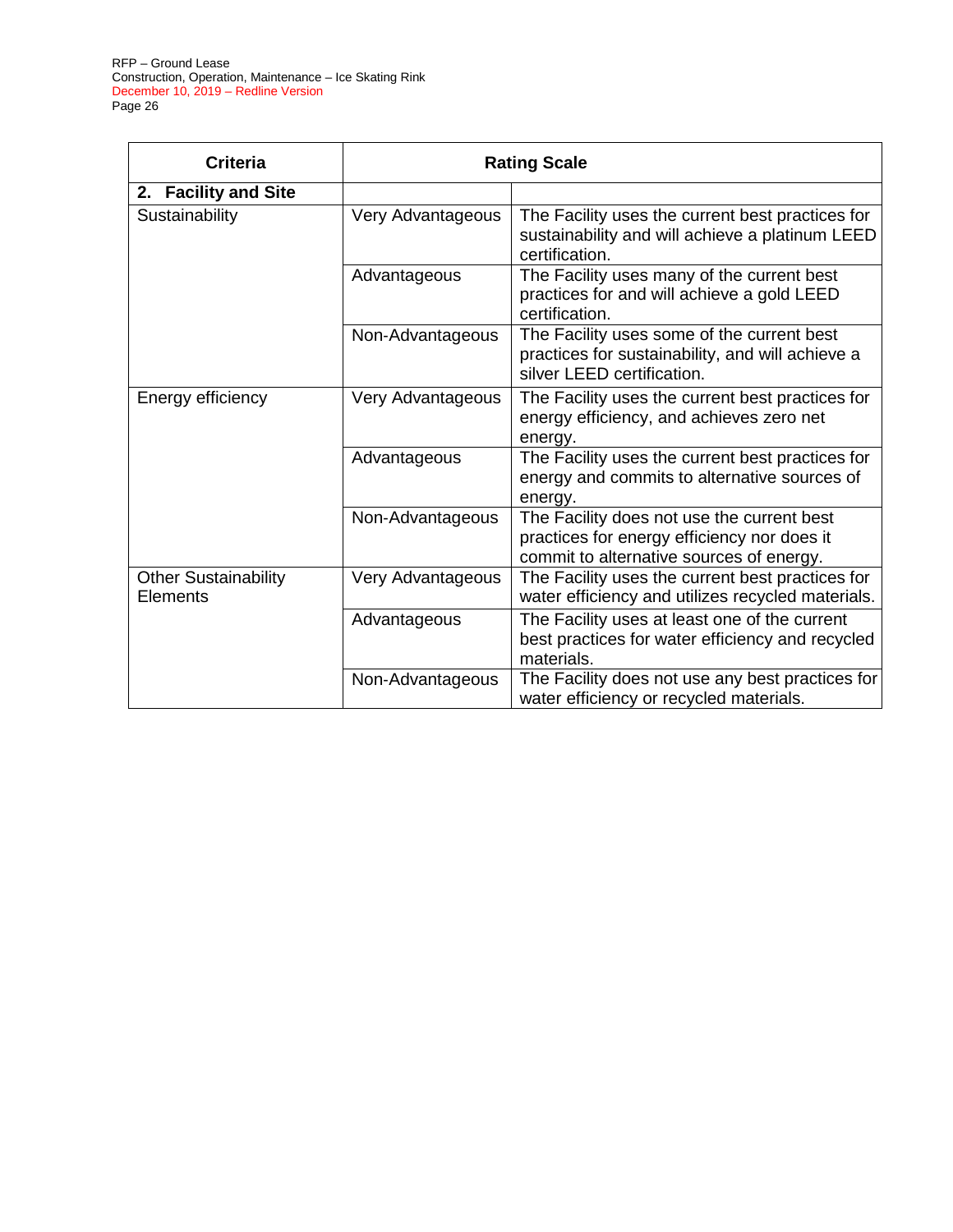| <b>Criteria</b>                                                                                | <b>Rating Scale</b> |                                                                                                                                                                                                            |
|------------------------------------------------------------------------------------------------|---------------------|------------------------------------------------------------------------------------------------------------------------------------------------------------------------------------------------------------|
| 3. Traffic and Parking                                                                         |                     |                                                                                                                                                                                                            |
| Parking shall be based<br>on best practices for<br>facilities such as these.                   | Very Advantageous   | 100% of required parking during peak hours and<br>for special events located on Site. Ability to<br>accommodate buses in parking lot.                                                                      |
| Documentation providing<br>the basis for the<br>estimated number of<br>vehicles is expected in | Advantageous        | 100% of required parking during peak hours<br>located on Site. Ability to accommodate buses in<br>parking lot. Plan provided for required parking for<br>special events held on Site.                      |
| the submission.                                                                                | Non-Advantageous    | <100% of required parking during peak hours<br>located on Site. Ability to accommodate buses for<br>shuttling on site or plan for nearby. Will "develop<br>plan with Town" for parking for special events. |
| Traffic considerations.                                                                        | Very Advantageous   | Project proposes sufficient mitigation for<br>anticipated traffic impacts and plans to fund 100%<br>of the cost.                                                                                           |
|                                                                                                | Advantageous        | Project proposes sufficient mitigation for<br>anticipated traffic impacts and plans to fund 80% -<br>99% of the cost.                                                                                      |
|                                                                                                | Non-Advantageous    | Project proposes sufficient mitigation for<br>anticipated traffic impacts and plans to fund less<br>than 80% of the cost.                                                                                  |
| Parking and Traffic<br>sustainability<br>considerations.                                       | Very Advantageous   | Project proposes significant parking and traffic<br>sustainability measures to reduce demand for on-<br>site parking and reduces traffic impacts.                                                          |
|                                                                                                | Advantageous        | Project proposes some parking and traffic<br>sustainability measures to reduce demand for on-<br>site parking and reduces traffic impacts.                                                                 |
|                                                                                                | Non-Advantageous    | Project proposes significant parking and traffic<br>sustainability measures to reduce demand for on-<br>site parking and reduces traffic impacts.                                                          |
| Pedestrian and Bicycle<br>Safety and Circulation.                                              | Very Advantageous   | Project promotes bicycle and pedestrian access to<br>and on the site and is well connected with abutting<br>Town facilities.                                                                               |
|                                                                                                | Advantageous        | Project promotes bicycle or pedestrian access to<br>and on the site.                                                                                                                                       |
|                                                                                                | Non-Advantageous    | Project provides safe bicycle and pedestrian<br>access onto the site.                                                                                                                                      |
| <b>Vehicular Site Access</b>                                                                   | Very Advantageous   | Access/Egress to the site utilizes the existing<br>roadway network without requiring any<br>redesign/construction of Concord Avenue.                                                                       |
|                                                                                                | Advantageous        | Access/Egress to the site requires minimal<br>redesign/construction of Concord Avenue.                                                                                                                     |
|                                                                                                | Non-Advantageous    | Access/Egress to the site requires<br>redesign/construction of Concord Avenue to be<br>paid for by the selected respondent.                                                                                |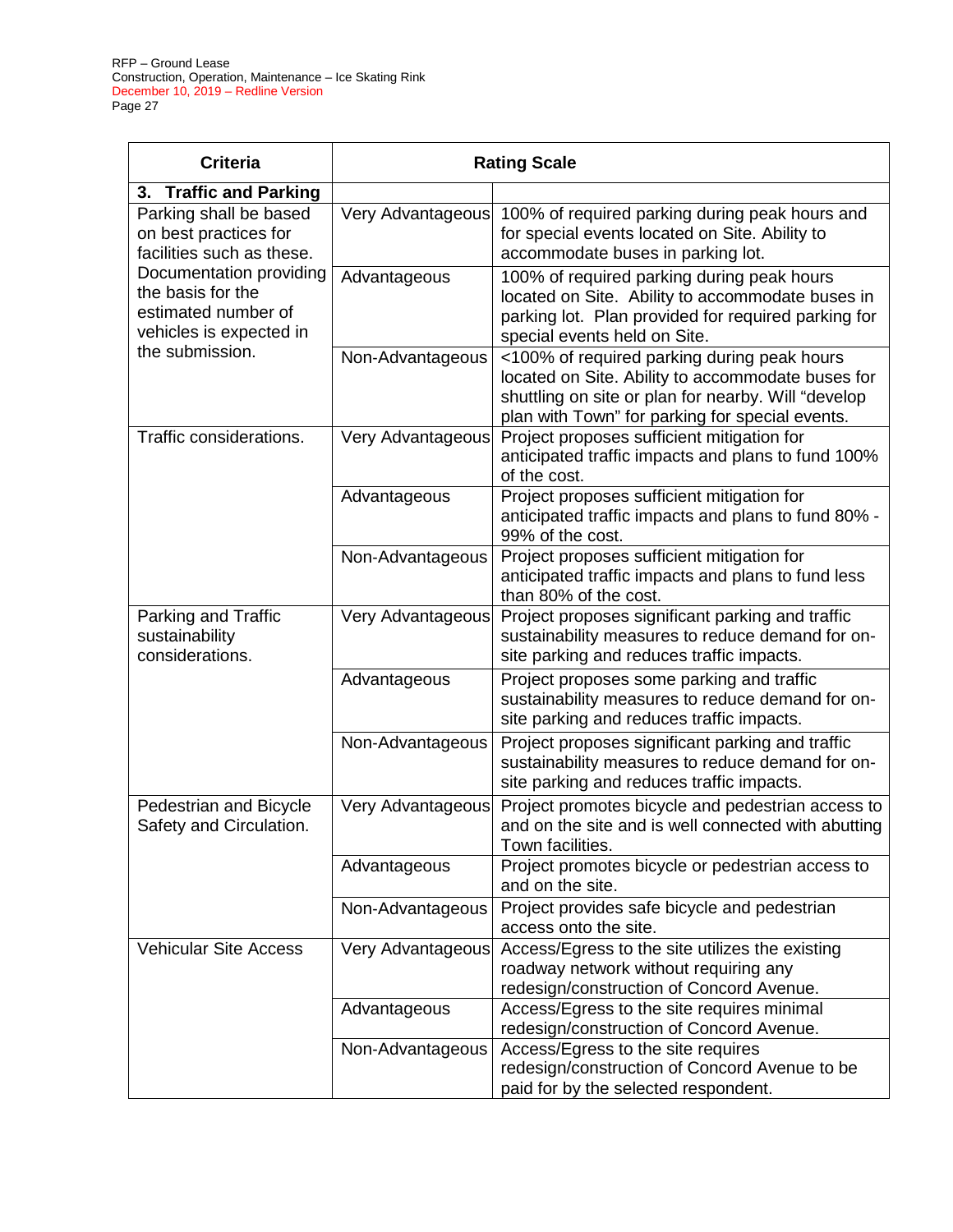| <b>Criteria</b>                                        | <b>Rating Scale</b> |                                                                                                                                                 |
|--------------------------------------------------------|---------------------|-------------------------------------------------------------------------------------------------------------------------------------------------|
| 4. Operation and<br><b>Maintenance</b>                 |                     |                                                                                                                                                 |
| <b>Experience of Operator</b>                          | Very Advantageous   | Operator has a significant number of years<br>operating similar types of facilities that match the<br>Town's goals for this site                |
|                                                        | Advantageous        | Operator has a reasonable number of years<br>operating similar types of facilities that match those<br>project's goals and quality expectations |
|                                                        | Non-Advantageous    | Operator has some years' or no experience<br>operating similar types of facilities that have<br>survived multiple business cycles.              |
| The Town does not<br>intend to be involved with        | Very Advantageous   | No Town management of Facility with one (1) point<br>of contact for operator.                                                                   |
| the operation of the<br>Facility.                      | Advantageous        | No Town management of Facility and one (1) point<br>of contact with operator, but sub-operators<br>engaged to operate different uses.           |
|                                                        | Non-Advantageous    | Two (2) or more points of contact for the Town,<br>with clear lines of operating and reporting<br>responsibility.                               |
| <b>Advantages for Belmont</b><br>Residents and in-town | Very Advantageous   | Town residents and organizations have first<br>access. Some "free" access also is provided.                                                     |
| organizations - number of<br>hours available.          | Advantageous        | Town residents and organizations have first<br>access.                                                                                          |
|                                                        | Non-Advantageous    | Town residents and organizations have first access<br>only during certain times.                                                                |
| <b>Advantages for Belmont</b><br>Residents and in-town | Very Advantageous   | Substantial Town team scheduling preference and<br>special resident pricing.                                                                    |
| organizations -<br>preference of hours for             | Advantageous        | Either substantial Town scheduling preference or<br>special resident pricing.                                                                   |
| use.                                                   | Non-Advantageous    | Some scheduling preference.                                                                                                                     |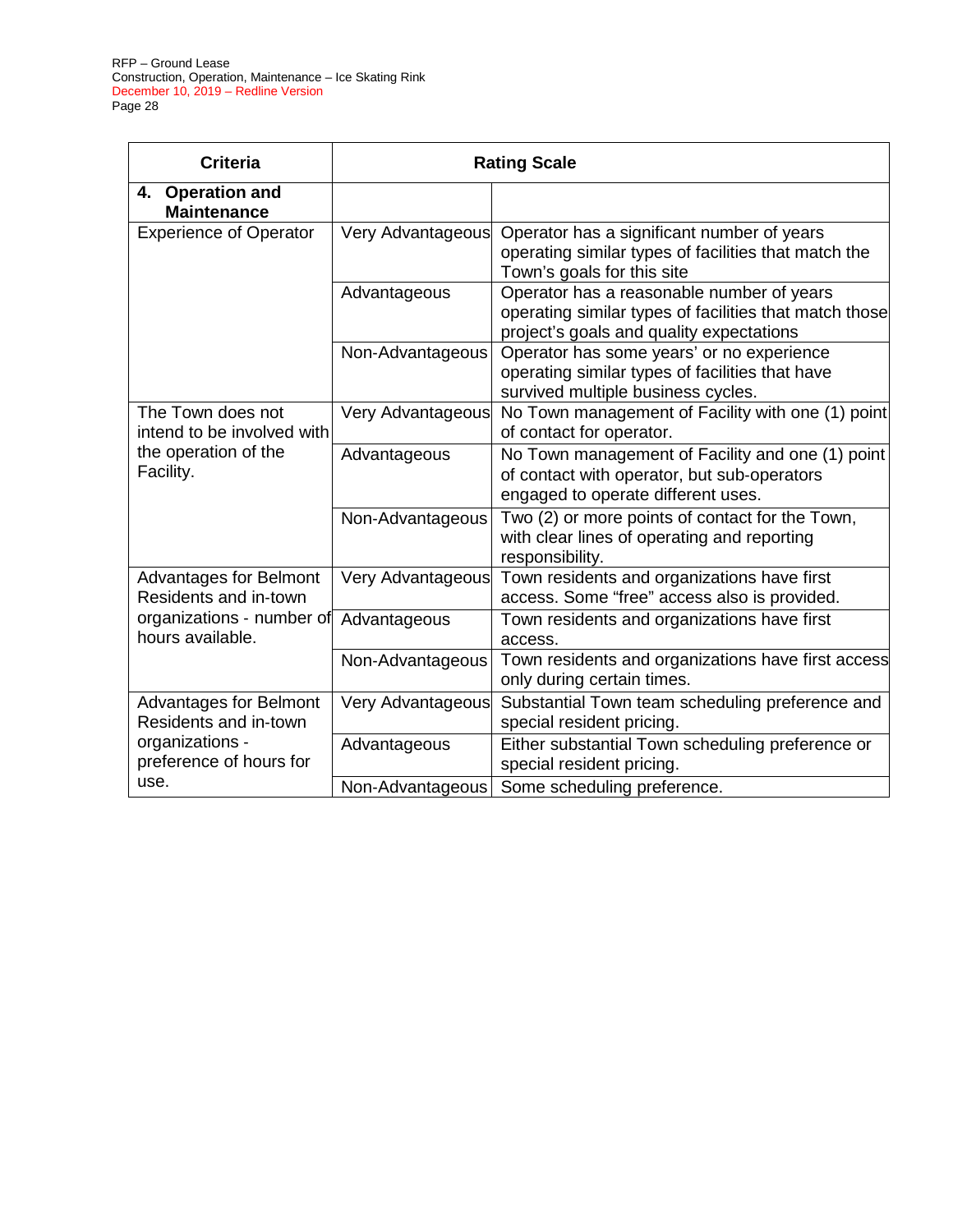# **7.0 CONTRACT NEGOTIATION AND PAYMENT PROCEDURES**

#### **7.1 Contract Negotiation Process**

As described above, the respondent may suggest changes to the Scope of Services, with supporting rationale, in its proposal. The Town will respond to any suggested changes from short listed respondents *only*, indicating whether the changes are acceptable, not acceptable, or acceptable with conditions. Also, the Town may request that a short-listed respondent accept modifications to its proposal, which respondent may deem acceptable, not acceptable, or acceptable with conditions.

Substantive differences between the Town and respondent (i.e. changes deemed not acceptable by either party) will need to be resolved before selecting a respondent. Any remaining (minor) differences will be resolved before a contract is awarded. If substantive differences cannot be resolved the Town may terminate negotiations with winning respondent and engage in negotiations with second place respondent.

Following respondent selection, the successful respondent will be recommended to the School Committee for contract award.

#### **7.2. Project Budget and Payment Terms**

The Town will not pay for (and the respondent should not bill for) services, training, equipment or other items that the respondent, in representing itself as qualified to bid on the RFP, would be reasonably expected to possess. Specific examples include, but are not limited to:

- Professional training of any kind.
- Computer hardware, software or any reusable equipment.

#### **8.0 CONDITIONS, TERMS, AND LIMITATIONS**

This Request for Proposals is subject to the specific conditions, terms and limitations stated below:

- 1. The Site is to be conveyed by lease "as is" without any representations with regard to its condition.
- 2. The Facility shall conform to, and be subject to, the provisions of all other applicable laws, regulations, and ordinances of Federal, State, Regional and Town authorities having jurisdiction.
- 3. Valid permits and approvals, as required by Town, Regional, State and Federal agencies, shall be obtained by the selected respondent prior to commencing work.
- 4. No transaction will be consummated if any principal of any selected respondent is in arrears or in default upon any debt, lease, contract or obligation, including without limitation, real estate taxes and any other municipal liens or charges to any local, state, or Federal authority, including the Town of Belmont, or to any other party. The Town reserves the right to reject any proposal by any such respondent.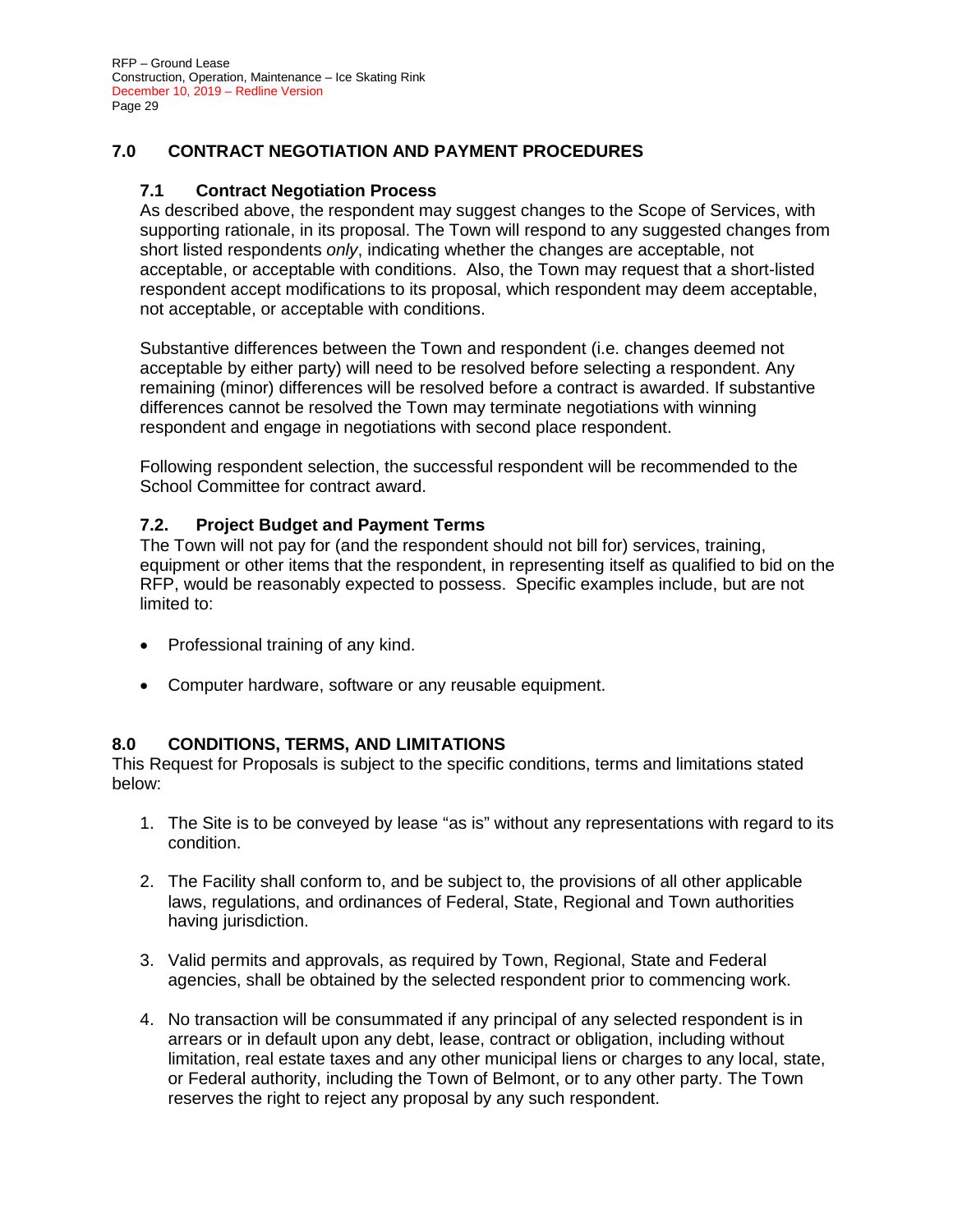- 5. The Town is not obligated to pay, nor shall in fact pay, any costs or losses incurred by any respondent at any time including the cost of responding to the RFP.
- 6. This RFP does not represent any obligation or agreement whatsoever on the part of the Town.
- 7. This RFP, and any agreement resulting therefrom, are subject to all applicable laws, rules and regulations promulgated by any Federal, State, regional or municipal authority having jurisdiction over the subject matter thereof.
- 8. The Town reserves the right to reject any and all proposals received, to negotiate with any qualified source, or to cancel, in part or in its entirety, this RFP as in the best interest of the Town, and to award contracts as may be in the best interest of the Town. This solicitation in no way obligates the Town to award a contract.
- 9. The expense of preparing and submitting a proposal is the sole responsibility of the Designer.
- 10. The successful respondent shall comply with all applicable Federal and State laws in the performance of services including:
	- a. M.G.L. Chapter 62a, Appendix 49A, "Certification of Tax Compliance;"
	- b. "Certification of Non-Collusion."
- 11. The Town shall consider all proposals submitted without regard to race, color, sex, age, handicap, religion, political affiliation, national origin, sexual orientation, or gender identity and expression.
- 12. Except as otherwise stated, the amounts of such insurance shall be for each policy, not less than:
	- a. Workers' Compensation Insurance: as required by the laws of Massachusetts and Employer's Liability Insurance: not less than \$500,000/\$500,000/\$500,000.
	- b. Commercial General Liability Insurance: Written on an occurrence basis including personal injury liability coverage, products - completed operations coverage, premises operations liability coverage, contractor's protective liability and contractual liability insurance, coverage; not less than \$1,000,000 per occurrence and not less than \$3,000,000 aggregate limit. Extraterritorial and guest clause shall be included.
	- c. Contractor's Operation and Professional Services Environmental Liability Insurance: combined single limit not less than \$3,000,000.
	- d. Automobile Liability Insurance: Combined Single Limit not less than \$1,000,000 covering all leased, owned, hired and non-owed vehicles.
	- e. Excess Liability Insurance: Umbrella Form, not less than \$5,000,000 each